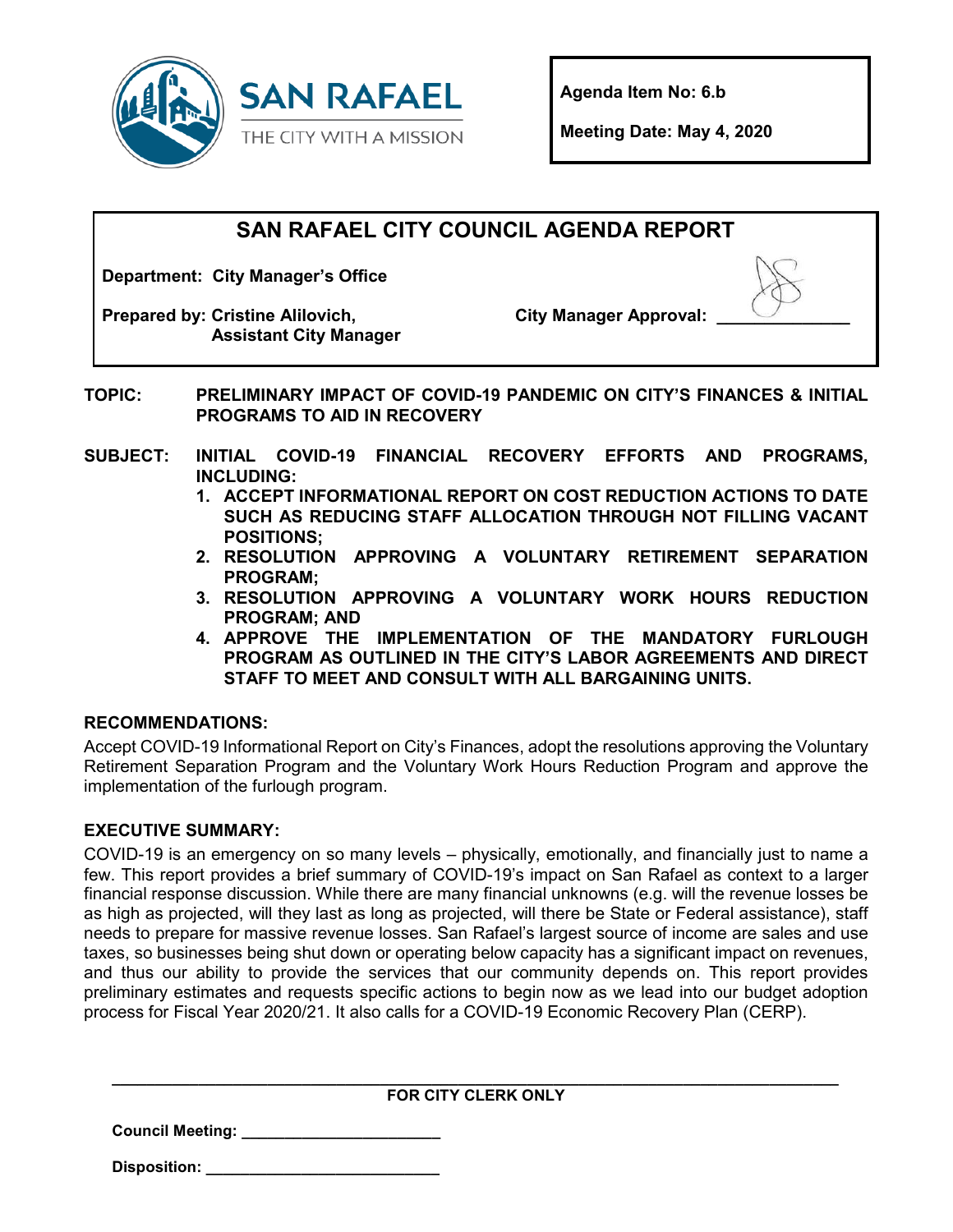#### **BACKGROUND:**

### **COVID-19 General Background and Context in San Rafael**

On March 16, 2020, the Marin County Health Officer in coordination with six other Bay Area counties issued a public health order to prevent the spread of novel Coronavirus, COVID-19. This order requires all persons to shelter at their place of residence until the order is lifted. All non-essential businesses were required to cease non-exempt operations at physical locations, with some exemptions for delivery and curbside pick-up services. Residents are allowed to leave their residences only to provide or receive essential services, such as:

- Performing tasks or activities essential to personal or family health and safety;
- Obtaining necessary services and supplies, including perishable goods food and medical supplies;
- Engaging in outdoor activity such as going on a walk, or exercise (as long as exercise is not conducted with a group and at least six feet of distance between you and other people is maintained); and
- Performing work providing essential products and services.

On March 17, 2020, the City Council ratified the proclamation of a local state of emergency signed by the City Manager on March 10, 2020. The City's COVID-19 website can be [found here.](https://www.cityofsanrafael.org/departments/coronavirus)

In the Bay Area, the Shelter-in-Place order has been extended and is currently in effect until May  $3<sup>rd</sup>$ , 2020 but it will be modified and extended again through the end of May. During this time, Marin County has experienced the below COVID-19 activity:

#### COVID-19 Activity (as of April 28th, 2020)

|                               | <b>Marin County</b> | California |
|-------------------------------|---------------------|------------|
| <b>Confirmed Cases</b>        | 226                 | 45,031     |
| Deaths                        | 12                  | 1,809      |
| <b>Persons Tested</b>         | 3,394               | 577,608    |
| Confirmed<br>Hospitalizations | 43                  | 3,455      |

In addition to the health impacts of COVID-19, the restrictions put into place through the public health order have taken an unprecedented toll on our federal, state, and local economy. [According to the U.S.](https://oui.doleta.gov/unemploy/claims.asp)  [Department of Labor,](https://oui.doleta.gov/unemploy/claims.asp) since March 16th, over 2.6 million California's have filled for unemployment, representing an unemployment rate of 8.25%. For context, for the week before the issuance of the Shelter-in-Place order, California's unemployment rate was estimated at 2.44%.

These economic impacts have disproportionately impacted low-income workers. As of April 24th, 2020, [the Urban Institute estimates that Marin County has lost over 11,000 low-income jobs](https://www.urban.org/features/where-low-income-jobs-are-being-lost-covid-19) due to COVID-19 related economic impacts. Among the hardest hit sectors include:

- Accommodations and Food Service- 3,712 low-income jobs lost,
- Retail- 1,898 low-income jobs lost, and
- Health Care & Social Assistance- 900 low-income jobs lost.

The City of San Rafael has been operating our Emergency Operations Center (EOC) since the declaration of a local state of emergency on March  $10<sup>th</sup>$ . There have been hundreds of programs, projects, and actions run through the EOC since that time in response to the pandemic. Some of the best known might be the [emergency childcare program,](https://www.marinij.com/2020/03/20/marin-creates-pop-up-child-care-for-health-workers/) the [Neighbor to Neighbor \(N2N\) program,](https://www.cityofsanrafael.org/how-to-help-COVID-19/) or our [virtual](https://www.cityofsanrafael.org/departments/library-recreation/)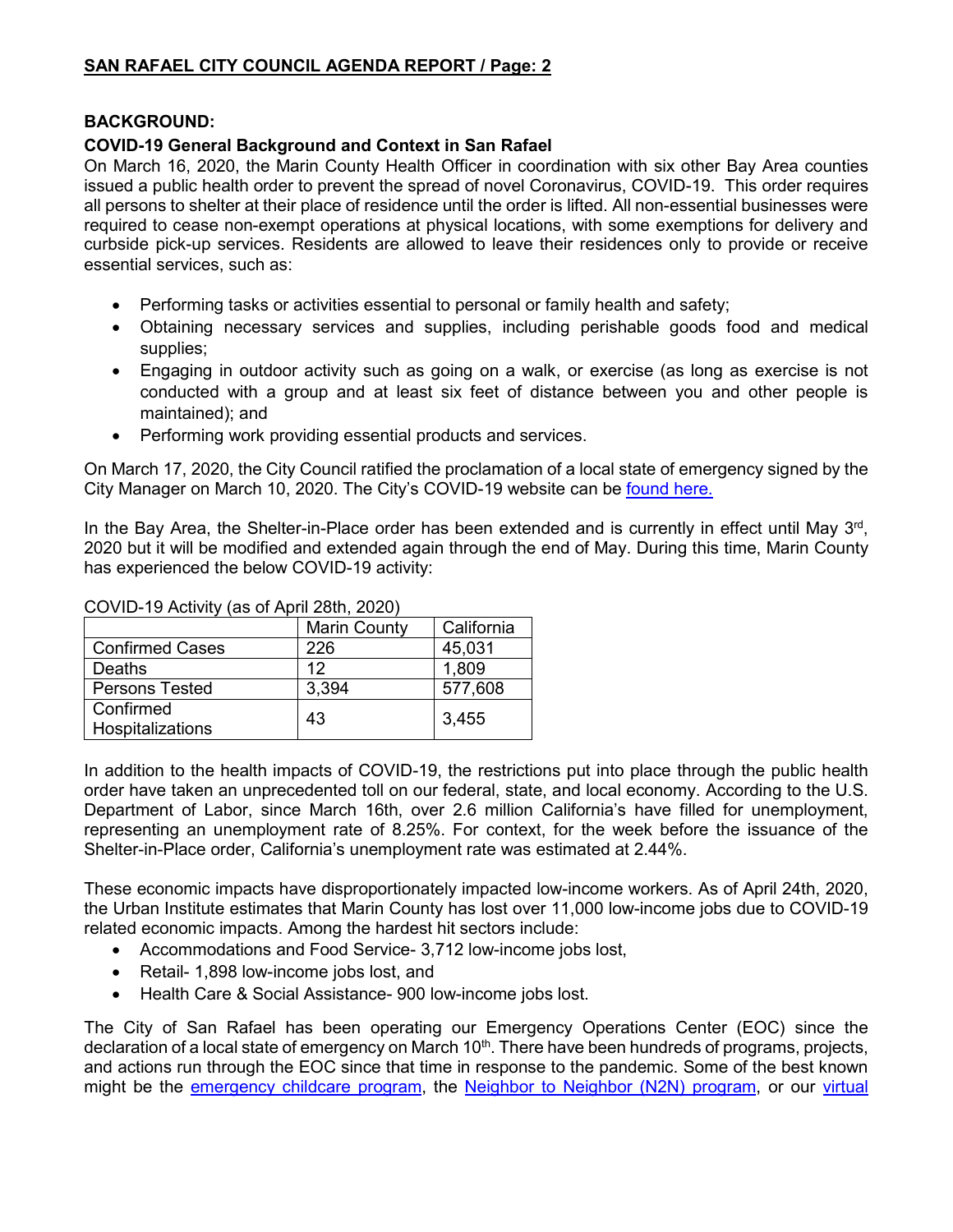[community centers and library.](https://www.cityofsanrafael.org/departments/library-recreation/) The following is a bit more detail about another example, which is small business support.

#### *Support for Local Businesses*

The small business community has always been the backbone of the Marin economy and a strong contributor to the high quality of life that we share in the County and its individual cities. So, when COVID-19 swept through the State, many of these important small businesses took the economic brunt when the shelter in place mandate was initiated. Businesses and their employees have been impacted in unprecedented ways and quick action was needed.

A San Rafael Small Business COVID-19 Disaster Relief Fund (the "Relief Fund") was created to help small businesses struggling to maintain cash flow and financial solvency during these unprecedented times. The fund creation was the result of collaboration between the City of San Rafael, County of Marin, San Rafael Chamber of Commerce, and Business Improvement District. Mayor Phillips took a leadership role and brought partners together with the common goal to help small businesses sustain their operations due to the pandemic and shelter-in-place mandate. One goal was to bridge to gap to when larger funding grants and loans could be established through the various State and Federal stimulus packages.

The Relief Fund allowed qualified small businesses to apply for one-time grants in amounts up to \$5,000 to help pay for immediate operational costs, including but not limited to rent, payroll, utilities and loan payments. This will allow for business owners to keep operations moving forward in an effort to infuse the local economy with much needed dollars now. To date, over \$200,000 has been raised for the Relief Fund which is being administered by The San Rafael Chamber Educational Foundation, Inc. and [more](https://srchamber.com/store/san-rafael-educational-foundation-donation)  [funds are needed](https://srchamber.com/store/san-rafael-educational-foundation-donation) due to the overwhelming demand. There was an enormous amount of interest in the program and a total of 280 grant applications were ultimately submitted.

Other than this fund, staff has been working directly with our local businesses to help them navigate and better understand the myriad of financial relief programs available to support the business community such as the Federal CARES Act and Payroll Protection Program (PPP). Additionally, staff have been serving as a liaison with the County and City EOC staff to explain the Public Health Officer orders and guidance around such topics as how and when to use Personal Protective Equipment (PPE) in different industries. Detailed information for small business assistance can be found on this [web page.](https://www.cityofsanrafael.org/businesses-covid-19/)

#### *Support for Vulnerable Communities*

The City's EOC has also been coordinating with the County's EOC on topics ranging from COVID-19 testing sites to alternate care sites to food distribution and a huge list of other topics in response to the pandemic. One particular focus has been on support for vulnerable communities. The following are a couple examples.

#### Lease and Eviction Protections

As the dynamic COVID-19 emergency continues to evolve, measures are being taken to bring housing and commercial security to residents and businesses who have been economically impacted by the crisis. On Tuesday, March 24, 2020 the Board of Supervisors unanimously voted to adopt an emergency resolution issuing a temporary moratorium on residential and commercial evictions for non-payment of rent due to direct impacts of the COVID-19 crisis. City staff worked with the County and other Marin jurisdictions for this to apply countywide.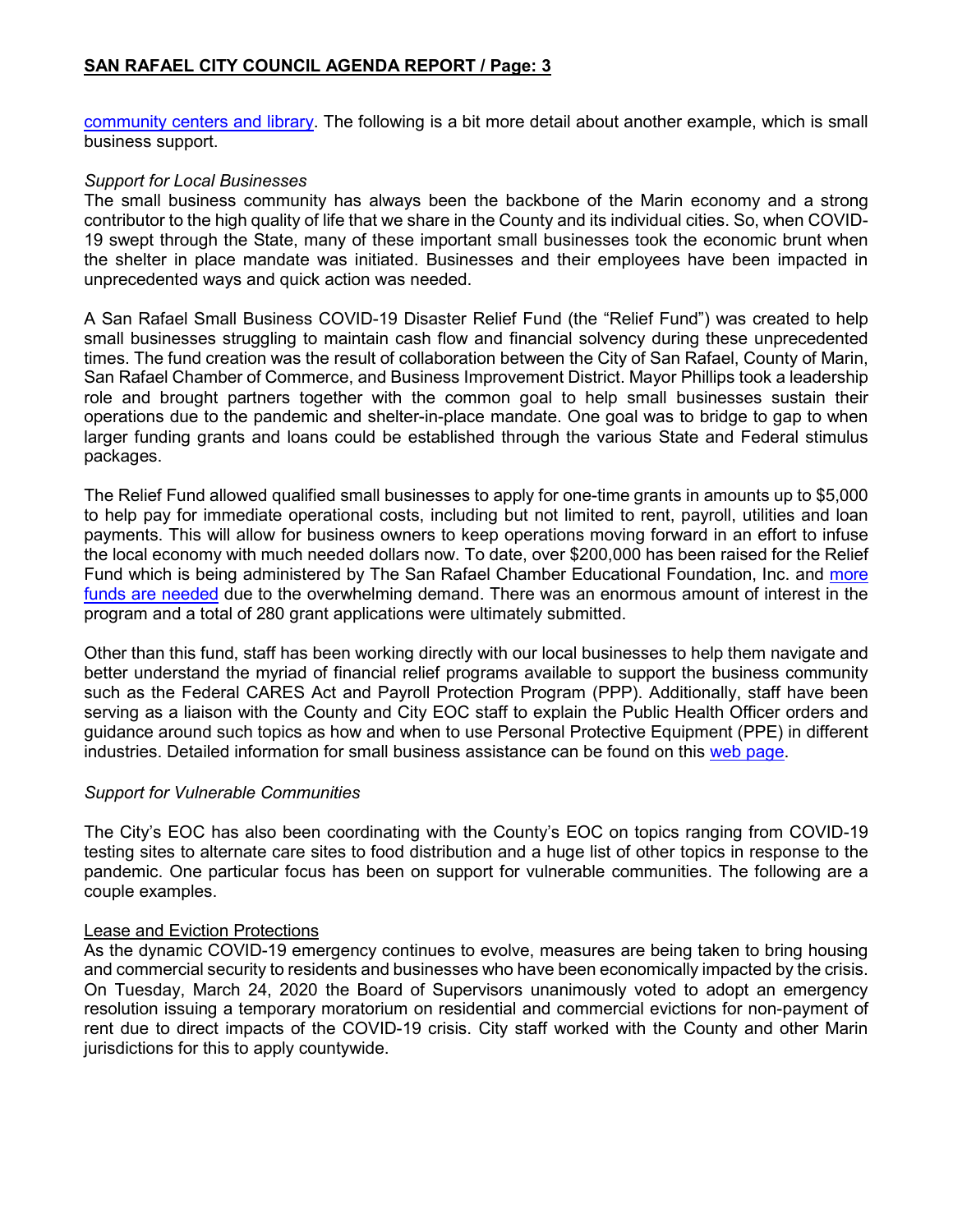The eviction resolution prevents residents and business owners from being evicted because of a sudden loss of income tied to the COVID-19 pandemic. The moratorium will be in effect until May 31, 2020. You are protected if you are suffering from a substantial loss of income due to:

- Business closure
- Loss of work or wages
- Layoffs
- Missed work or childcare expenditures due to school closure
- Medical Expenses related to being ill with COVID-19 or caring for a member of the household ill with COVID-19
- Other similarly caused reasons resulting in a loss of income due to COVID-19

The resolution requires renters and lease holders to notify their landlord within 30 days after the rent is due that they are unable to pay because of financial impacts related to COVID-19. It does not relieve the residential or commercial tenant of the liability for the unpaid rent, and the landlord may seek payment after the expiration of the local emergency.

On April 28, 2020, the Board amended the eviction moratorium to expand on the protections such as adding a provision providing up to 90 days after the expiration of the Resolution to repay back rent and anti-tenant harassment protections.

#### Emergency Subsistence Payments

On March 27, 2020, President Trump signed into law the Coronavirus Aid, Relief, and Economic Security Act (the "CARES Act"), which appropriates nearly \$2 trillion nationwide for COVID-19 pandemic relief funding. \$5 billion of these CARES Act funds were appropriated to the Community Development Block Grant Program (CDBG) to assist state and local governments in their COVID-19 response, referred to in this plan as CDBG-CV funds.

The County was awarded \$938,065 in CDBG-CV funds, and San Rafael's allocation is \$369,785. This total is calculated using the standard allocation for the distribution of annual CDBG funding.

These funds are the subject of another item on tonight's City Council agenda. In brief, should the City Council approve the other item, it would direct San Rafael's \$369,785 in CDBG-CV funding to the [Emergency Rental Assistance Program](https://housingfirst.marinhhs.org/emergency-rental-assistance-program) – joining the County of Marin, City of Novato, and Marin Community Foundation in providing this much needed support.

#### **Background on State and Federal Support for Cities**

The City of San Rafael has been actively seeking State and/or Federal financial assistance through our elected legislators at every opportunity which has included phone calls, emails, and letters demonstrating our financial condition and need. The California League of Cities is also advocating on behalf of all California cities struggling financially due to COVID-19.

The League's analysis shows that cities will experience nearly \$7 billion in lost revenue. The California Assembly Budget Subcommittee No. 6 on Budget Process, Oversight, and Program evaluation met on April 27th to discuss the economic impact of COVID-19 and what an economic recovery could look like. Thus far, it appears that the current federal CARES I Act only includes relief to cities with populations greater than 500,000. However, there are indications that additional relief for local governments may be addressed in the next federal stimulus bill.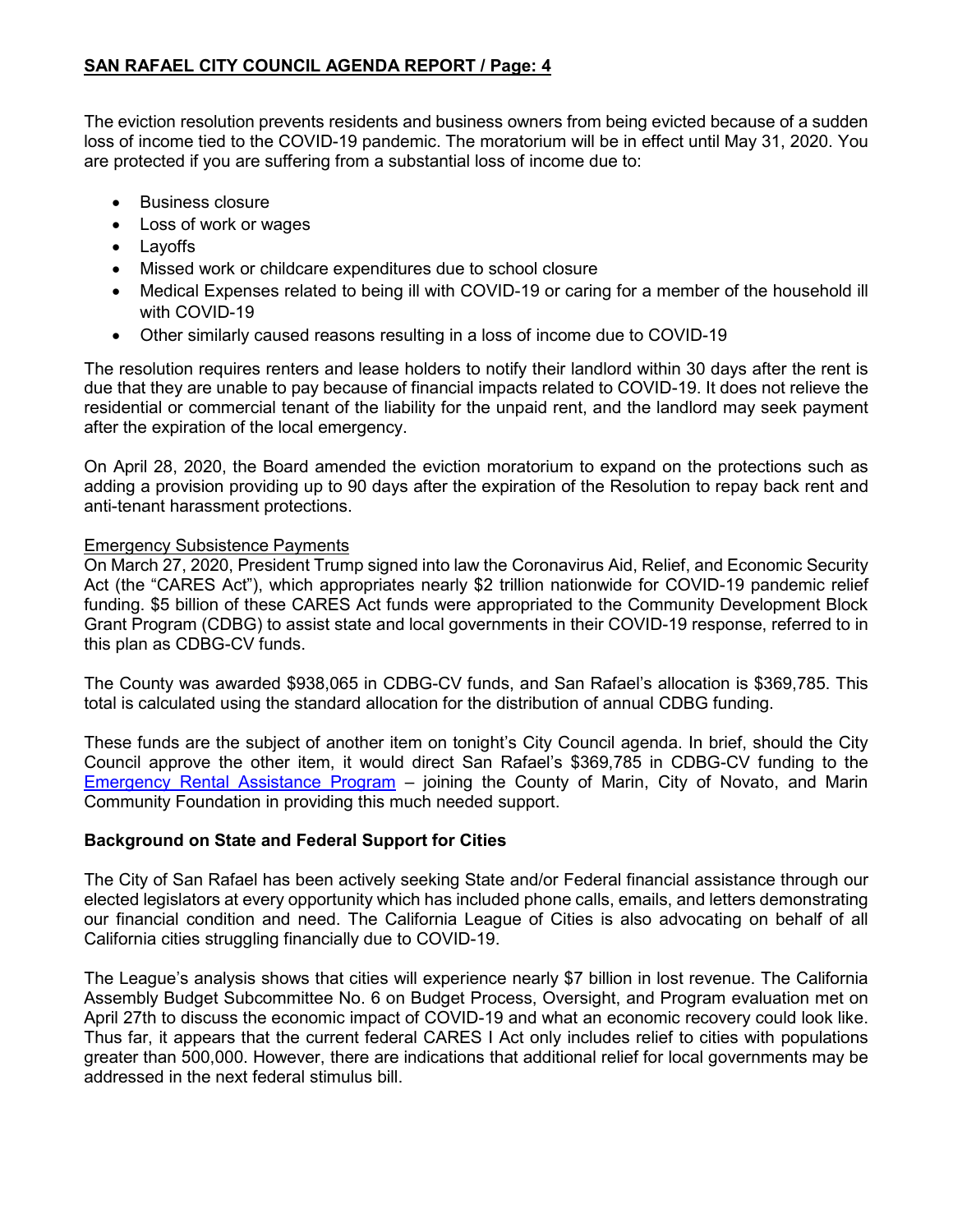The State has not yet put out guidance as to whether or when cities will receive any funding from the above. This week, Congressmember Huffman indicated that he would be following up with the State on the matter. The State's May budget revision which is set to be released on May 14th will include more specific information about the State's response to the economic downturn and may include when/if cities will receive direct CARES I Act funding or not.

At the federal level, U.S. Representative Brad Schneider of Illinois introduced a bill this week that will make governmental employers eligible for the tax credits for paid sick and paid family leave under the Families First Coronavirus Response Act (FFCRA), which would be incredibly helpful to reimbursing the City for costs related to the 80 hours of emergency sick leave we recently implemented in accordance with the law.

Staff is also diligently working with other Bay Area cities and towns and our local government professional associations (i.e. ICMA) to gather and share ideas and best practices. The Marin Managers' Association (MMA), which includes all of the City & Town Managers of Marin and the County Administrator, are virtually meeting multiple times per week to discuss how we can work together on shared services and other cost saving measures that can be implemented regionally to help in the recovery effort. The Marin County Council of Mayors and Councilmembers (MCCMC) recently created an Economic Recovery Committee of elected officials that will also be working on regional financial recovery actions. Appointments to this new committee is the subject of another item on tonight's City Council agenda.

#### **ANALYSIS:**

As illustrated in the Background section, the current public health state of emergency due to COVID-19 has created severe financial burdens for the City's residents and businesses, as it has all across the country and globe. Inevitably, this economic downturn is resulting in a dramatic reduction of the City's sales tax and other revenues. As a result of the cumulative effect of a near shut down of our economies, many City revenue sources are projected to be significantly reduced for the last quarter of Fiscal Year 2019-20 and Fiscal Year 2020-21. Although revenues are forecasted to recover in future years, it is projected this event is pushing us into a recessionary period and there will be a 24-36-month lag until revenue targets are back to what was experienced prior to COVID-19.

*Economists are predicting cities such as San Rafael who are heavily reliant on sales tax, transaction and use tax (TUT), and transient occupancy tax (TOT) will endure the hardest financial hit.*

In March, staff began analyzing the City's financial situation based on the Shelter-in-Place Order. The swift reaction by consumers and businesses to the outbreak of COVID-19 has caused a massive decrease in spending on goods and services. Staff has been working with our financial consultant (HDL) to better understand what to expect for sales and use tax revenue losses and assumptions on when we can expect to see these revenues return to normal. HDL has advised the City that both sales and Measure E tax projections will experience a recessionary impact from the Coronavirus pandemic. HDL's Consensus Forecast modeled sales tax impacts based on our analysis of previous recessions plus a review of industry, economist, and news reports. HDL modified percentages to reflect the tax retailer business base specifically for the City of San Rafael. Business-level sales tax data from the State reflecting the first weeks of this crisis arrives at the end of May; however, data reflecting the April-June impacts will not be available until August.

*Revenue loss estimates will continue to be adjusted based on the changing environment; staff will continuously be revising these figures based on new information as it becomes available.*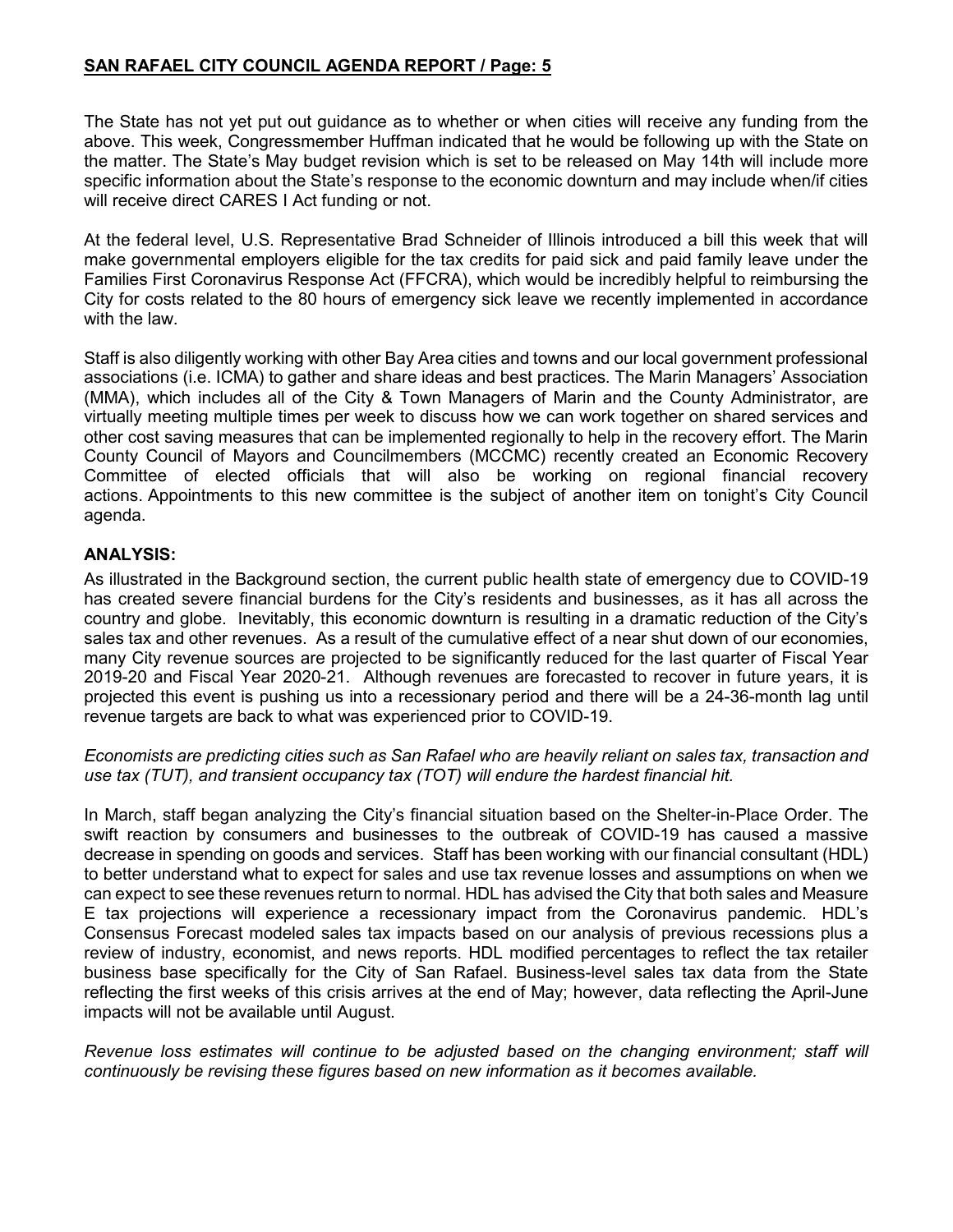The fiscal year end 2019-2020 sales tax estimate is now \$18.5M. This is \$4.1M below the prior year end actuals. FY 2020-21 is projected at approximately \$19.6M. Measure E reflects current year totals revised to \$10.6M, a drop of \$2.3m from FY 2018-19. For FY 2020-21, this tax is projected at approximately \$11M.

As of April 30, it is preliminary projected that over the next 16 months, the City will experience reductions in revenue in the range of approximately \$11,790,000, which is fourteen percent of the City's General Fund budget. Seventy one percent of the revenue reductions are due to sales and TUT, ten percent is attributed to TOT, six percent is attributed to business licenses and the remaining thirteen percent is an accumulation of several smaller revenue generating sources.

| <b>Revenue Item</b>                      | F 19/20   | FY 20/21  | <b>Total Loss</b> |
|------------------------------------------|-----------|-----------|-------------------|
| Sales/Transaction & Use tax              | 4,930,000 | 3,440,000 | 8,370,000         |
| Transient occupancy tax                  | 860,000   | 290,000   | 1,150,000         |
| <b>Business licenses</b>                 | 240,000   | 500,000   | 740,000           |
| Permitting/Franchise/investment earnings | 1,120,000 | 410,000   | 1,530,000         |
| Projected Revenue Losses as of 4/30/2020 | 7,150,000 | 4,640,000 | 11,790,000        |

The City's current projected reduction in sales and transaction and use tax combined for FY19/20 is approximately 14% less than actuals for FY18/19 and 10% less than actuals for FY18/19 for FY20/21.

In addition to the revenue losses, expenditures for emergency response and related activities have also increased in the past few weeks. The majority of these expenditures are expected to be reimbursed by FEMA or through state grants, however, there will be both onetime and ongoing fiscal impacts related to this work.

#### **Financial Model**

In late 2019, the City collaborated with an outside firm to create a 20-year financial forecasting model. This long-range modeling tool helps decision makers better understand the impact of the projected revenue losses and how specific cost cutting measures improve the City's financial condition. As we face this economic downturn, staff will use the model to present scenarios to show how various assumptions effect the long term forecast for the City, such as higher than expected pension costs in FY 21-22, property tax growth rates declining to levels similar to the Great Recession, and most other revenue sources not returning to their current levels over the next 24-36 months.

The financial model shows we have several similarities with other cities such as wage pressures, continuing revenue gaps, deferred maintenance needs, and pension cost increases. However, a city-tocity or city-to-county comparison is less valid during this time, as the City of San Rafael's highest revenue stream is sales tax/use tax which has taken the biggest hit as a result of the Shelter-in-Place mandate. San Rafael will be harder hit than cities and towns that have a smaller commercial base that results in sales and use taxes.

#### **Reducing Expenses - Cost Cutting Measures Taken to Date**

In order to immediately respond to the current economic downtown, the City implemented cost cutting measures to reduce expenses. The following actions have been taken thus far: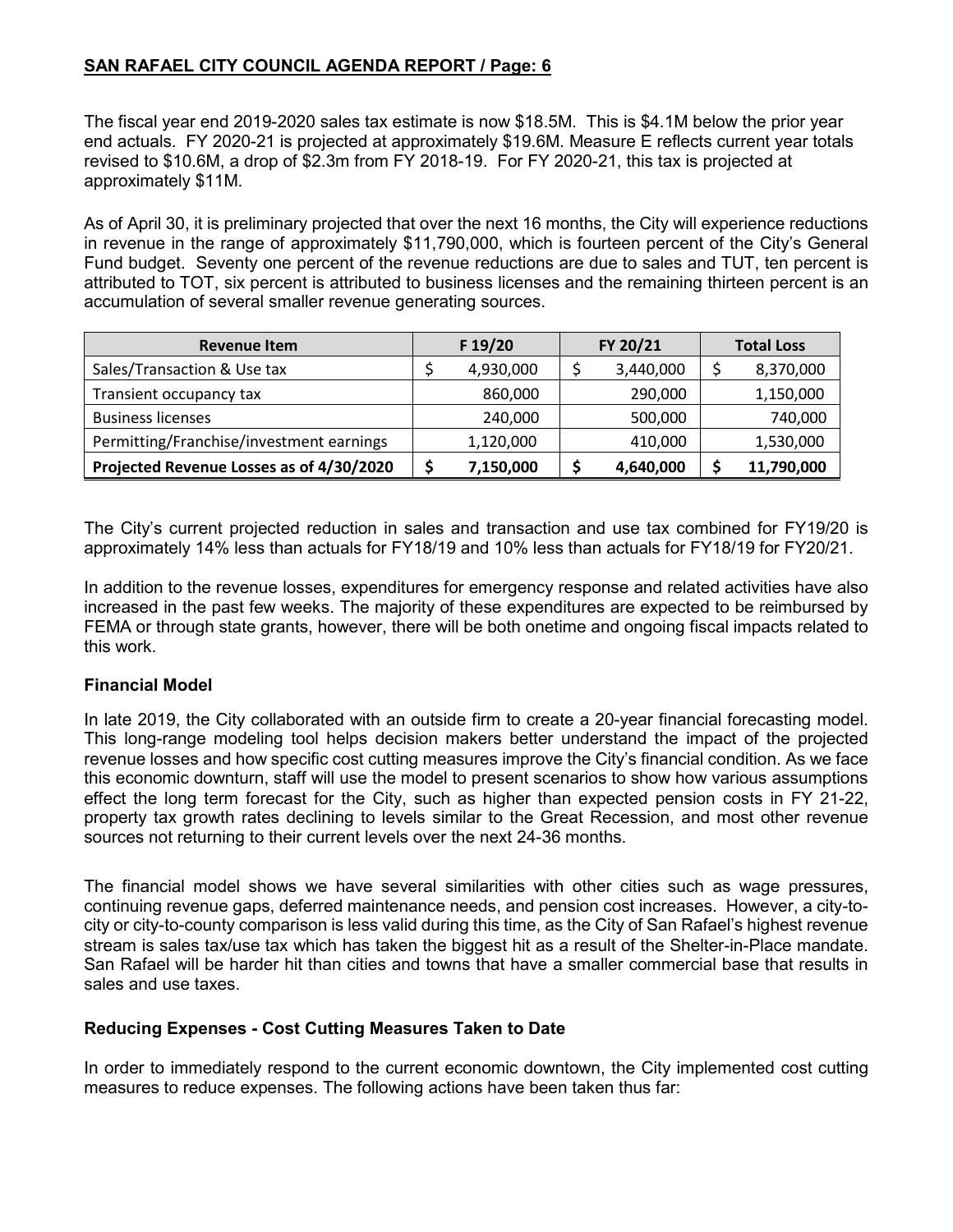## No New Employee Compensation Increases for FY 20-21

- The City has communicated to its executive and mid-management unrepresented groups that there will be no compensation increases for management positions for fiscal year 2020-21. Further, should the City Council authorize the furlough program, it would have the effect of a 5% pay reduction for most all non-safety employees, including all management staff.
- The City is currently negotiating with the bargaining units (WCE & Local 1) that have MOUs expiring on June 30 and the current proposal for a contract extension does not include any compensation increase. The City is continuing to bargain in good faith and is offering to continue discussing elements of the contract that are not compensatory.
- The City will also continue the discussion with bargaining units who have existing MOUs that go through next fiscal year to ask if they would be willing to either decrease and/or defer their salary increases. Such units have requested detailed financial information which will be presented to them during the week of May 4th.

#### Halted all Non-Essential Spending

• The City Manager has directed all City departments to put a hold on all non-essential purchases and to pause all non-essential projects. In addition, overtime should not occur expect in unique exceptions related to emergency response or needs to meet public safety staffing minimums.

#### Leave Vacancies Unfilled and Hiring Freeze

• The City Manager has directed all City departments to hold off on hiring any non-public safety vacant positions. Currently, there are 14 frozen vacant positions across the City resulting in approximately \$1,400,000 in savings through the end of FY 2020-21. As non-essential positions become vacant due to attrition, these positions will also be held vacant.

The impact of this hiring freeze on City services varies by department. For example, in the Community Development Department the number of hours staff can provide public services for processing permits, etc. will need to be reduced. The processing of current planning development applications will be slowed as there will be fewer staff taking on a greater number of assignments. The three library branches may need to reduce their operational hours due to the hiring freeze as well. In the Police Department's cadet program will be on hold which is a key strategy for identifying up and coming talent and training and retaining new public safety officers. In addition, there are numerous vacant administrative positions across the City. These positions play important role in working to identify and implement operational efficiencies and improvements. Holding these positions vacant over the longer-term result in a reduced ability for staff to focus on strategic objectives, designing and implementing service enhancements, modernizing City services through technology.

#### **Increasing Revenues**

Not only does the City need to be reducing expenses, but staff are also analyzing all possible sources of revenue that could be increased in order to help balance the budget. The City has been working on a project to evaluate and update the Master Fee Schedule and recommendations are currently under development to increase certain fees to insure cost recovery and be in line with comparable jurisdictions. In addition, the Paramedic Tax is currently \$95 per parcel, however the Municipal Code Section 3.28 defines the ceiling of for this tax at \$108 per parcel. Staff is analyzing the Paramedic Tax Fund and will also be bringing forward a recommendation regarding this tax along with the Fiscal Year 2020-21 budget in June. In addition, staff are working diligently to continue our proactive economic developments with a particular focus on business retention. Obviously, the COVID-19 pandemic is creating a huge obstacle in the way of increasing the economic vitality of the City, however we will remain vigilant in our efforts to support the business community so that when we do recover, we will come back even stronger.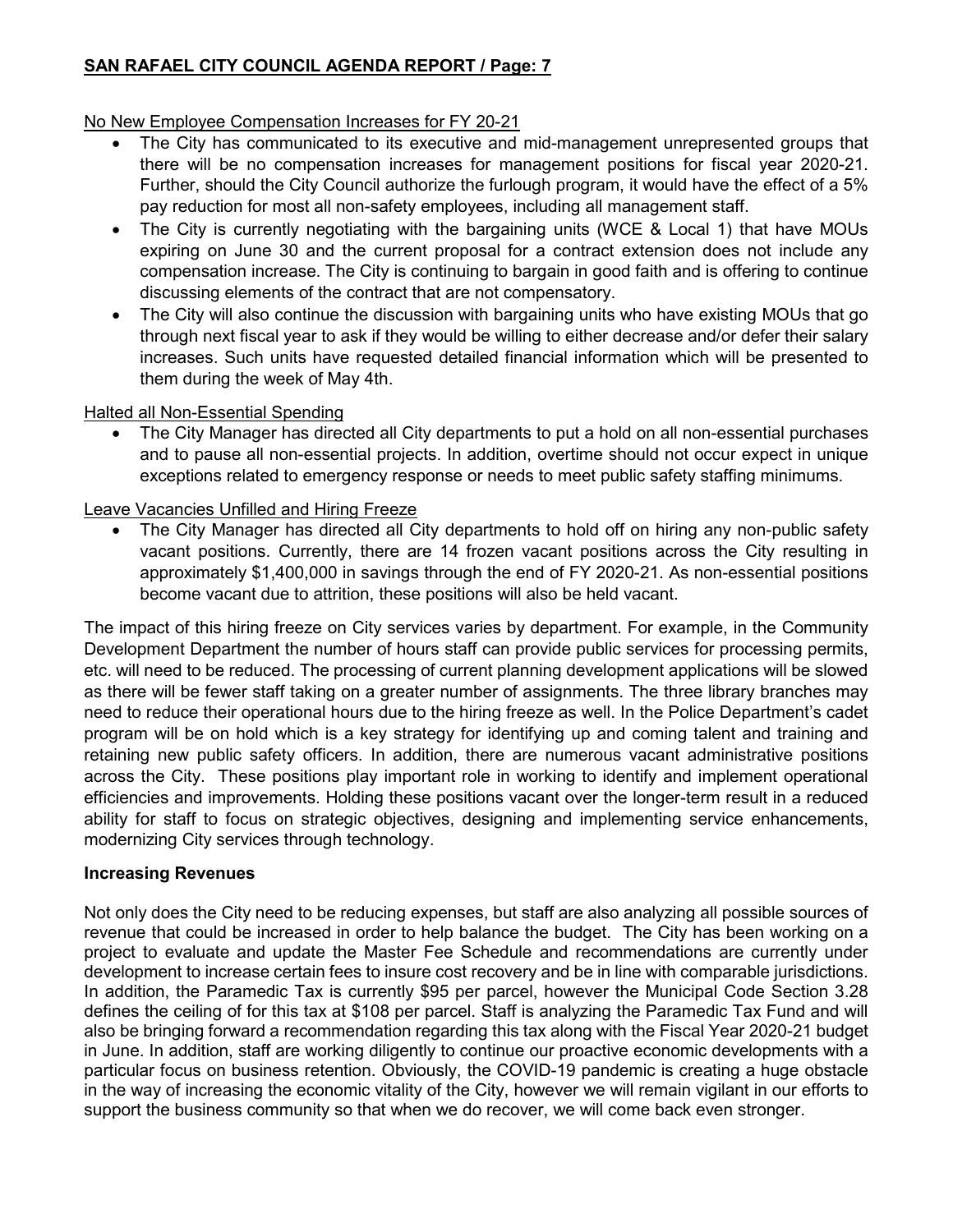#### **Reducing Expenses - Future Cost Cutting Measures**

Staff will continue to analyze all possible cost reduction strategies to offset the projected revenue losses. During the Great Recession, the City implemented several programs to offset costs, including a hiring freeze, a voluntary retirement incentive program, a voluntary program of work hour reductions, a mandatory furlough program, and ultimately, some employee layoffs with severance benefits. The current economic downturn will require some, if not all the same programs. The recommended approach is to use as many voluntary cost cutting measures as possible to bridge the revenue loss gap, however these may not be enough.

In addition to the aforementioned cost cutting measures the City has taken thus far, all departments have been asked to present budget cut scenarios for a series of reduction targets (between 2.5% and 10%) for fiscal year 2020-21. Staff would not recommend a particular across-the-board reduction, as we have very diverse services and funding sources and the approach needs to be more strategic. All departments recommended cuts within their professional services budget, and several including Police and Fire have proposed expense reductions related to training, conferences and travel. The reductions in professional services will result in delayed implementation of priority initiatives and daily business operations.

To reduce service impacts, particularly to public safety, the City will likely need to draw from its General Reserve fund, currently at \$7,900,000, which is currently meeting the 10% reserve policy. These shortterm expense impacts are met with long-term effects as recovery of the General Reserve will take years to rebuild and the increased contribution expense for health and pension rates will substantially increase for a number of years starting in Fiscal Year 2021-22 as a result of not meeting its investment rate assumptions.

In order for departments to reach their reduction targets, staff must consider reducing costs for both nonpersonnel and personnel expenses to meet the revenue shortfall described above. Potential expense reduction programs being considered include:

- Voluntary programs: a) Voluntary Retirement Separation Program (VRSP) and b) Voluntary Work Hours Reduction Program;
- Involuntary programs: Furlough/Mandatory Time Off (MTO), Reduction in Force

At this time, staff is seeking City Council approval of the two voluntary programs and direction to pursue the furlough program. The following is a brief description of each. The specifics of the programs would be largely as below but could be modified as needed at the discretion of the City Manager and City Attorney.

#### Voluntary Retirement Separation Program

A voluntary early retirement incentive would encourage some employees to retire earlier than they would otherwise. The early retirement would create a vacant position which the City could freeze and/or restructure to create cost savings. Staff recommends that the City Council adopt a "Voluntary Retirement Separation Program" substantially similar to that which was implemented during the Great Recession.

If approved by the City Council, the program would go into effect immediately, and would be open to all employees with a minimum of the equivalent of ten (10) years of full-time service and who have satisfied all of the criteria to retire under the Marin County Employees' Retirement Association's (MCERA) retirement plan. However, actual participation in the program is subject to approval by the City Manager based on the needs and objectives of the City to create position savings. Employees accepted into the program would receive a cash contribution amount calculated by multiplying the employee's number of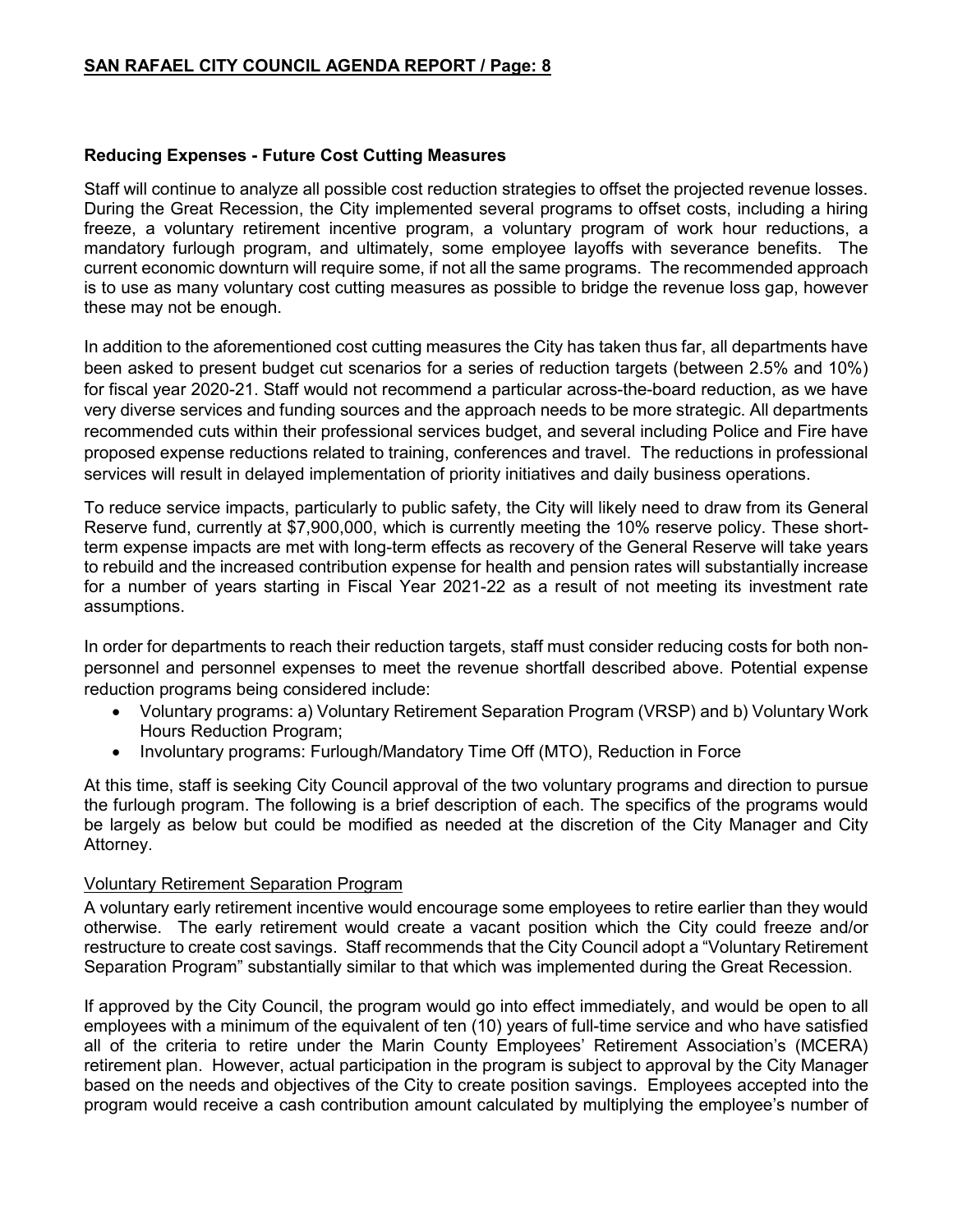completed years of City of San Rafael service, as of the employee's retirement effective date, by one week's base pay, up to a maximum of \$30,000.

If approved, the City Manager would send out to all employees a memorandum announcing the program (Attachment 3) describing the program requirements. Interested employees would be required to notify the Human Resources Department, in writing, on or after May 5, and no later than 4:30 p.m. on May 22, 2020 of their intent to retire using the "Letter of Retirement" attached to the memorandum (Attachment 3.a.). The City Manager will review all the requests during the week of May 25-29 to determine whether each employee's retirement under the program will result in budget savings.

Once notified of acceptance into the early retirement program, each participating employee must sign a "Separation Agreement and Release of All Claims" (Attachment 3.b.). The employee will be provided 45 calendar days to review the agreement and will be advised that they may consult with their attorney. At any time within this 45-day period, the employee may sign and return the agreement to the City and will then have seven (7) calendar days to revoke their election to voluntarily retire.

Employees retiring under this program will not be entitled to seek unemployment compensation through the California Employment Development Department as the employee is retiring from the City.

#### Voluntary Work Hours Reduction Program

Staff also recommends approval of a program allowing employees to voluntarily reduce their work hours during the 2020-21 fiscal year. Employees wishing to participate will have options including a reduction in hours or days per week for a specified period of time, or an extended unpaid leave from work, not to exceed three months. The employee's benefits, leave accruals, and years of service for retirement purposes would be unaffected by the temporary work hour reduction. Interested employees will be asked to submit a "Voluntary Reduced Work Hours Request Form" (Attachment 4). Participation in the program is subject to approval by the employee's Department Director and the City Manager based on the needs and objectives of the City to create budget savings. Any resulting savings from a voluntary work hours reduction will have a corresponding impact on the time/savings needed through a furlough program.

#### Furloughs/Mandatory Time Off Work (MTO) for Non-Public Safety Employees

Based on the extent of the revenue losses expected, City staff are recommending furloughing non-public safety employees. Terms exist in the current Memorandums of Understanding (MOUs) of Local 1, Western Council of Engineers, SEIU, as well as the Resolutions for Mid-Managers and Executive Management that allow for up to a 5% pay reduction and would require all non-public safety employees to take up to 13 unpaid days off during the year. The program would be structured similarly to the one implemented in the Great Recession and City services would be closed to the public for 13 calendar days during fiscal year 2020-21. To the extent some labor agreements require management to ask first (Voluntary time off — VTO), we will do so. If we cannot create enough savings in the VTO effort, staff recommends implementing the Mandatory Time Off (MTO) furlough program. Both efforts will require extensive time to meet and consult with union representatives and define the implementation details.

Staff recommends that the Council declare the need to take this action now, so we have time to address employee concerns, calculate savings, and determine City facilities closure days. Some of the MOU language requires the City to meet and consult no less than 60 days prior to implementing a furlough program. The City must also consider the potential need to implement Reductions in Force as a last resort to addressing this financial crisis. Staff recommend implementing the two voluntary programs and the mandatory furlough program first to determine the extent of savings which can be achieved via these measures.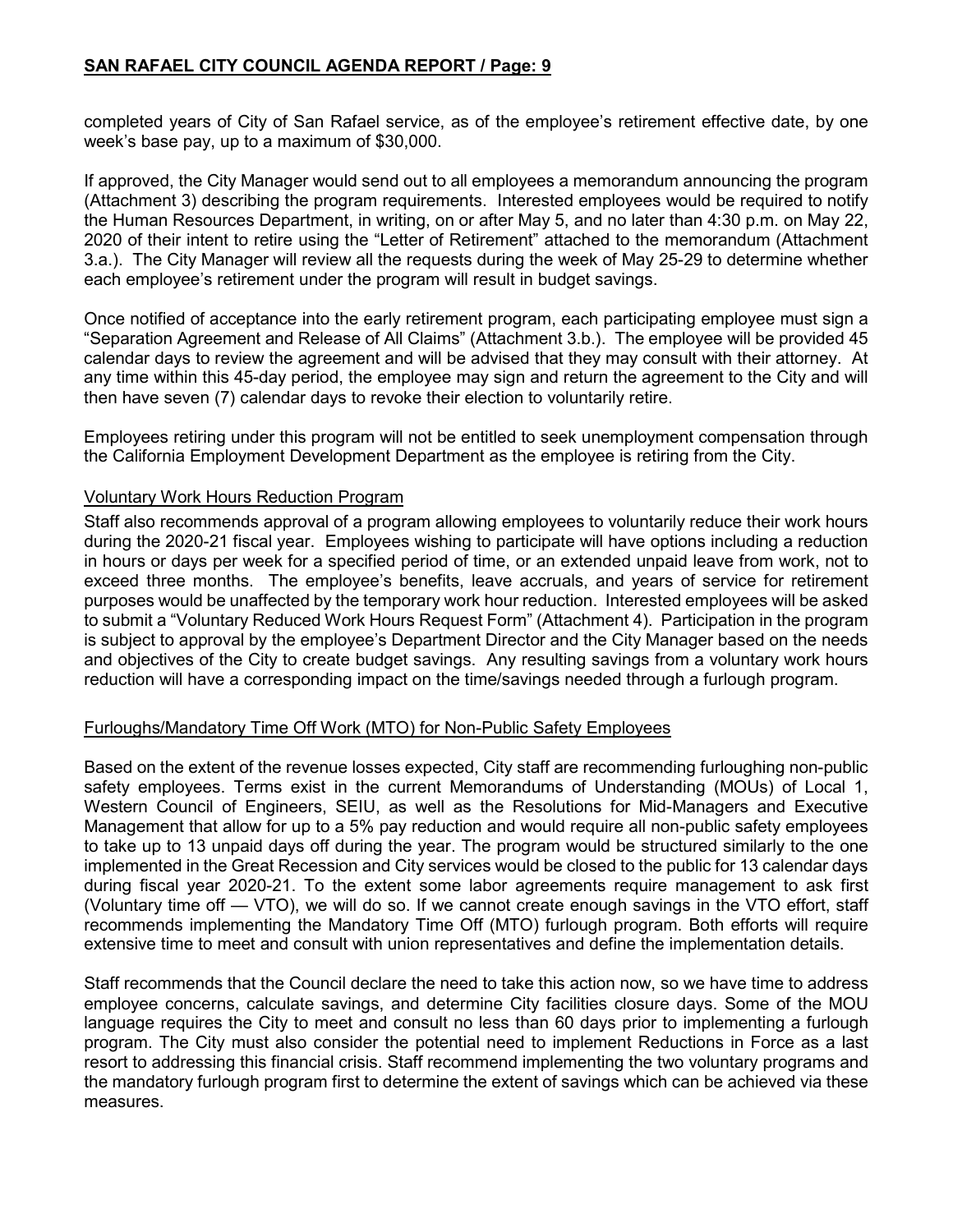#### **Next Steps and "COVID-19 Economic Recovery Plan (CERP)"**

Staff is currently working on drafting a COVID-19 Economic Recovery Plan (CERP) to communicate to San Rafael's residents, businesses, elected officials, and the City workforce how the City plans to economically recover from this public health crisis. This plan will describe all of the cost cutting measures the City has taken thus far and will forecast additional strategies to reduce expenses, increase revenues and enhance the economic vitality of our City. Staff will bring a draft of this plan to the City Council on May 18<sup>th</sup> for consideration and feedback. Staff suggests then seeking community feedback as well before considering a final version with the new fiscal year budget. Once finalized, the plan will serve as communication tool, will help to keep track of our progress, and hold us accountable to doing everything we possibly can to recover financially.

Over the next several weeks, staff will be finalizing the Fiscal Year 20/21 budget which will be brought to the City Council in June along with the City's revised goals and objectives, which have been revised taking into consideration the halt in non-essential projects and a reduced CIP plan. As the COVID-19 landscape continues to change, staff will be keeping the Council apprised on material financial changes and will bring forth multiple mid-year adjustments as new information and impacts become available.

### **FISCAL IMPACT:**

The hiring freeze results in approximately \$1,400,000 in savings annually. The Voluntary Retirement Separation Program will result in on-going salary and benefit savings to the City by not filling the vacated positions or restructuring around the vacancies. For example, if the total salary and benefits of a participating employee equals \$150,000 and the City pays out \$30,000, there is \$120,000 in annual cost savings as the position remains unfilled. The timeline of this program will allow staff to build estimated position savings into the Fiscal Year 2020-21 budget for Council consideration at the end of our current fiscal year. This program is estimated to potentially yield approximately \$600,000, but it is completely dependent upon applications and selections.

The savings from the Voluntary Work Hours Reduction Program will depend upon the number and position of the employees participating but would lower that employee's base annual pay during Fiscal Year 2020-21. The furlough program for non-public safety employees is expected to save approximately \$700,000 annually. Budget reductions currently being analyzed for the FY 2020-21 budget are estimated to save approximately \$4,200,000.

All of the above will significantly help to address the projected General Fund deficit, however additional measures including using the one-time funds available from June 30, 2019 and dipping into the City's emergency reserves and/or reductions in force may need to be considered at a later date.

| Cost Cutting Measures for FY 19/20 & FY 20/21      |    | <b>Amount</b> |
|----------------------------------------------------|----|---------------|
| Hiring Freeze for non-public safety employees      | \$ | 1,420,000     |
| Voluntary retirement separation program            |    | 600,000       |
| Furloughs for non-public safety employees          |    | 700,000       |
| Additional budget reductions                       |    | 4,200,000     |
| One-time funds available from prior year           |    | 1,104,000     |
| Emergency Reserve up to 2.5%/year for 2 years      |    | 3,766,000     |
| <b>Estimates Sources to Fund Projected Deficit</b> |    | 11,790,000    |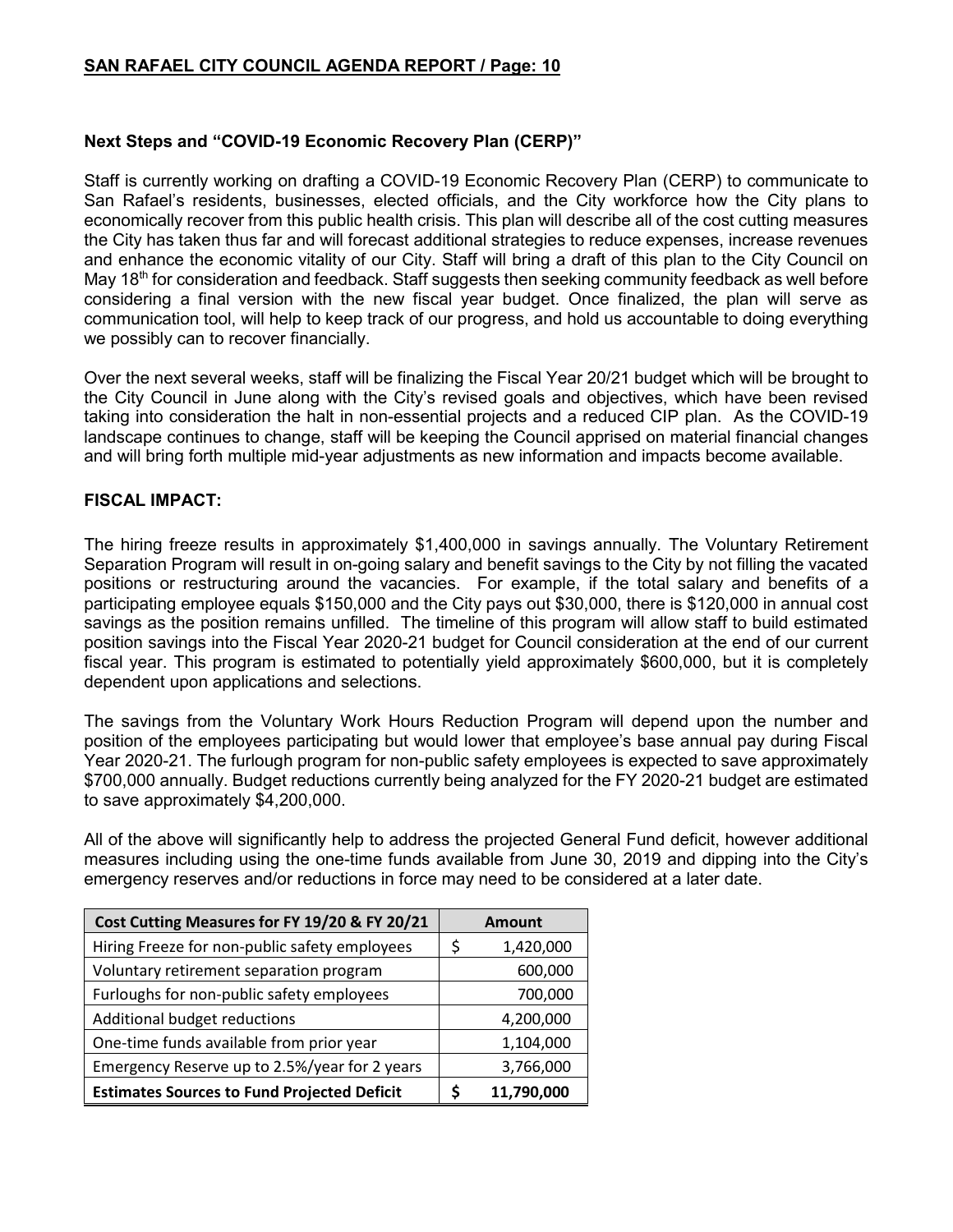## **OPTIONS:**

The City Council has the following options to consider on this matter:

- 1. Adopt the resolutions approving the recommended voluntary programs.
- 2. Adopt resolutions with modifications.
- 3. Direct staff to return with more information.
- 4. Take no action.

### **RECOMMENDED ACTION:**

- 1. Accept the report
- 2. Adopt the resolution approving the Voluntary Retirement Separation Program.
- 3. Adopt the resolution approving the Voluntary Work Hours Reduction Program.
- 4. Approve the implementation of the Mandatory Furlough program as outlined in the City's labor agreements and direct staff to meet and consult with all bargaining units.

## **ATTACHMENTS:**

- 1. Resolution approving the Voluntary Retirement Separation Program.
- 2. Resolution approving the Voluntary Work Hours Reduction Program.
- 3. Exhibit A to Voluntary Retirement Separation Program Resolution: City Manager Memorandum to Employees re Voluntary Retirement Separation Program, with attached:
	- a. Form Letter of Retirement.
	- b. Form Separation Agreement and Release of All Claims.
- 4. Voluntary Reduced Work Hours Request Form.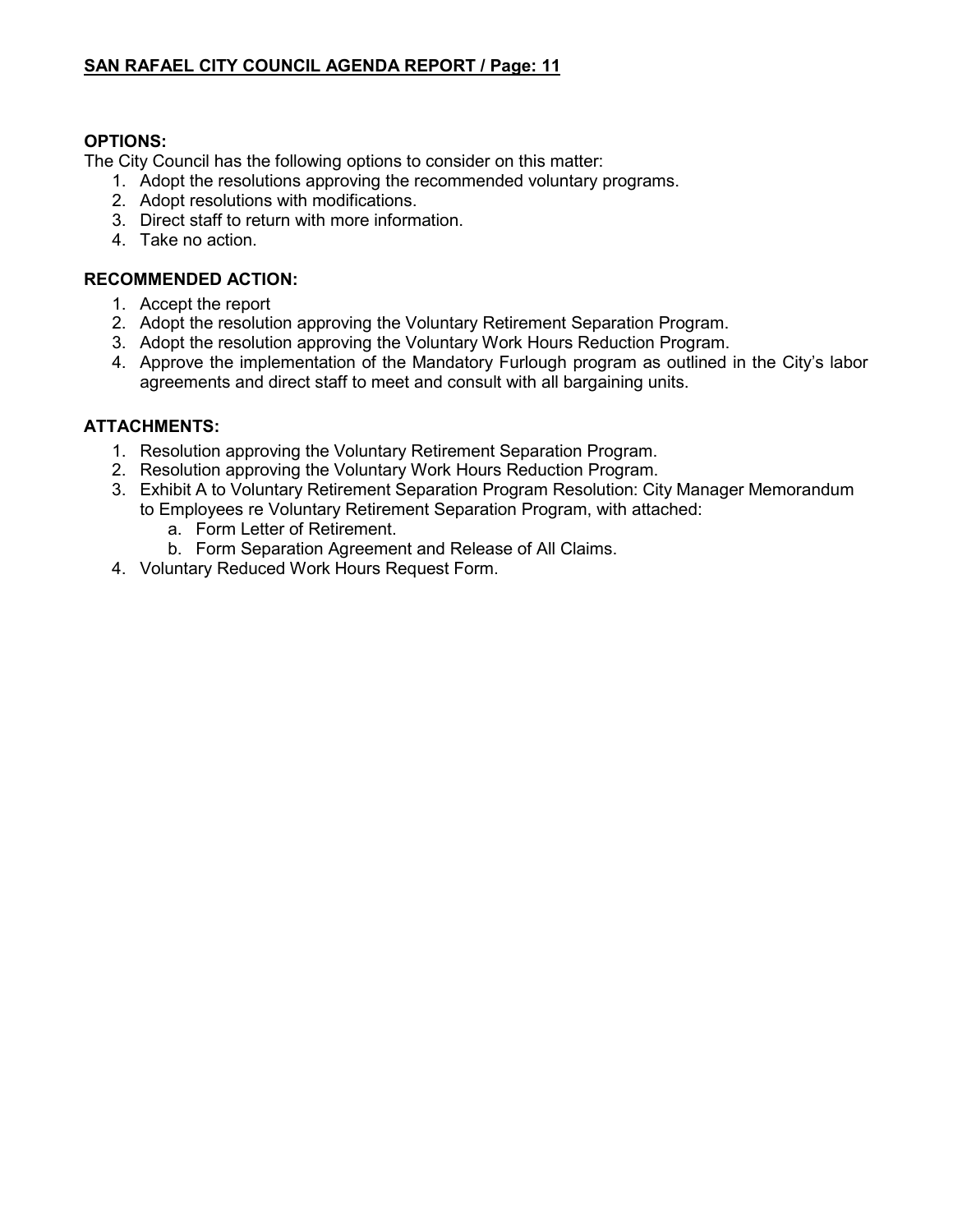## **RESOLUTION NO. \_\_\_\_\_\_\_\_**

## **A RESOLUTION OF THE CITY COUNCIL OF THE CITY OF SAN RAFAEL APPROVING A VOLUNTARY RETIREMENT SEPARATION PROGRAM FOR ELIGIBLE CITY EMPLOYEES**

**WHEREAS**, the City has a projected budget shortfall for the remainder of fiscal year 2019-20 and for fiscal year 2020-21 as a result of the severe economic downturn related to the COVID-19 public health state of emergency; and

**WHEREAS,** in order to create cost savings to assist the budget shortfall, the City will offer a Voluntary Retirement Separation Program ("Retirement Program") including a cash contribution (not to exceed \$30,000 per participant) to all eligible employees; and

**WHEREAS**, the proposed details of the Retirement Program are contained in the notification memo, attached hereto as Exhibit A, and its respective attachments; and

**WHEREAS**, the Retirement Program may encourage some employees to retire earlier than they otherwise would, allowing the City to restructure around the vacated positions, resulting in an on-going salary and benefit savings to the City; and

**WHEREAS,** interested employees will be required to notify the Human Resources Department of their intent to retire, in writing, on or before May 22, 2020, or such other date as determined by the City Manager, using a form to be provided by the City substantially similar to the draft "Letter of Retirement" included with Exhibit A; and

**WHEREAS,** participation in the program is subject to approval by the City Manager based on the needs and objectives of the City to create position savings and the City Manager's decision is final and not appealable;

**NOW, THEREFORE, BE IT RESOLVED** by the City Council of the City of San Rafael that the City Manager is authorized to implement the Voluntary Retirement Separation Program, substantially as described in Exhibit A attached and incorporated herein by this reference. The City Manager and City Attorney are additionally authorized to make minor modifications to the program as practically needed to implement.

I, Lindsay Lara, Clerk of the City of San Rafael, hereby certify that the foregoing Resolution was duly and regularly introduced and adopted at a regular meeting of the City Council of the City of San Rafael, held on Monday, the  $4<sup>th</sup>$  of May, 2020, by the following vote, to wit:

AYES: Councilmembers: NOES: Councilmembers: ABSENT: Councilmembers:

Lindsay Lara, City Clerk

\_\_\_\_\_\_\_\_\_\_\_\_\_\_\_\_\_\_\_\_\_\_\_\_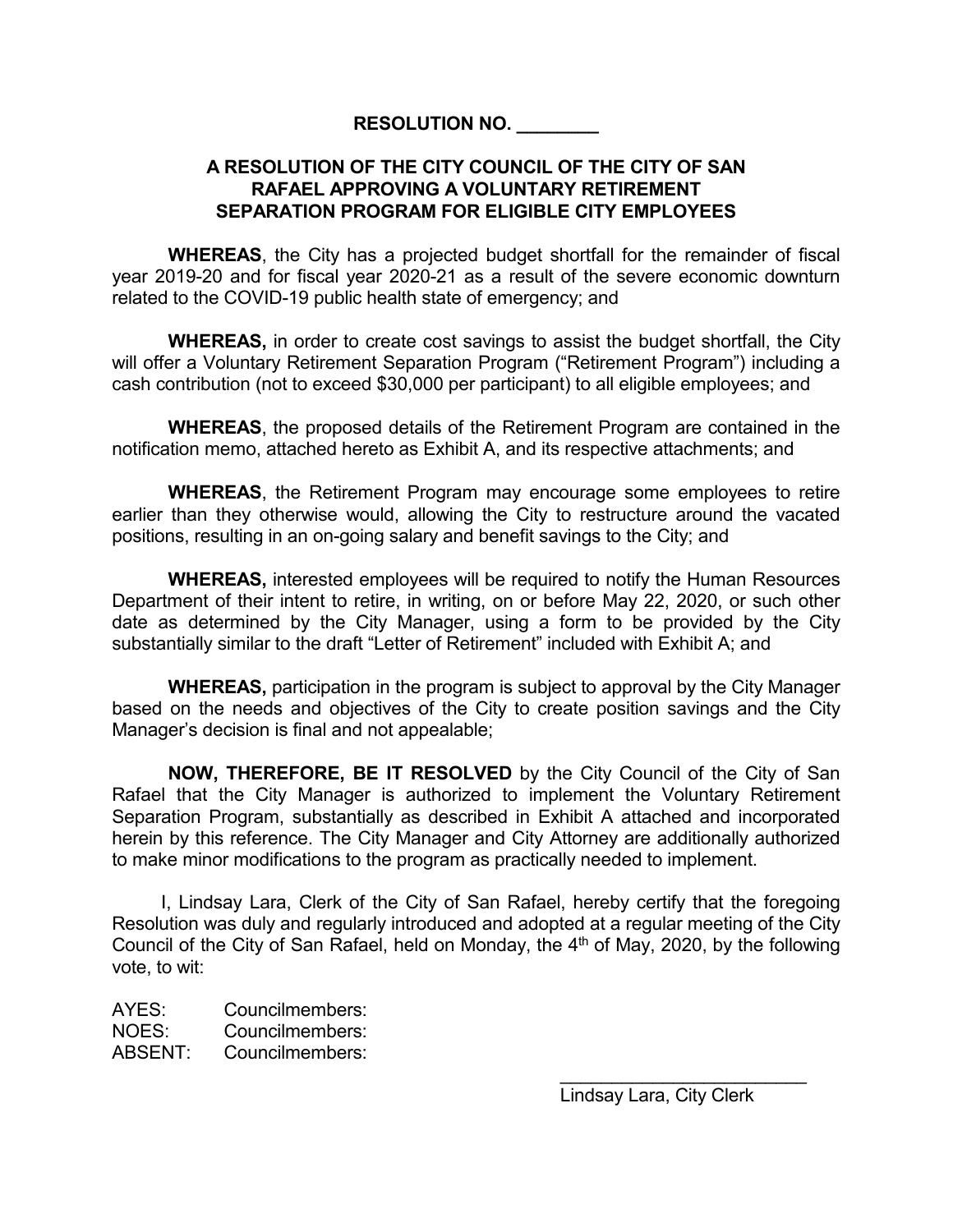## **RESOLUTION NO. \_\_\_\_\_\_\_\_**

## **A RESOLUTION OF THE CITY COUNCIL OF THE CITY OF SAN RAFAEL APPROVING A VOLUNTARY WORK HOURS REDUCTION PROGRAM FOR CITY EMPLOYEES**

**WHEREAS**, the City has a projected budget shortfall for the remainder of fiscal year 2019-20 and for fiscal year 2020-21 as a result of the severe economic downturn related to the COVID-19 public health state of emergency; and

**WHEREAS,** in order to create cost savings to assist the budget shortfall, the City will offer a Voluntary Work Hours Reduction Program with options including a reduction in hours or days per week for a specified period of time, or an extended unpaid leave from work; and

**WHEREAS**, the Voluntary Work Hours Reduction Program will result in one-time salary savings to the City; and

**WHEREAS,** interested employees will be required to submit to the Human Resources Department, in writing, on or before May 22, 2020, or such other date as determined by the City Manager, a Voluntary Reduced Hours Schedule letter in a form to be provided by the City substantially similar to the draft form attached as Exhibit A; and

**WHEREAS,** participation in the program is subject to approval by the City Manager based on the needs and objectives of the City to create budget savings and the City Manager's decision is final and not appealable;

**NOW, THEREFORE, BE IT RESOLVED** by the City Council of the City of San Rafael that the City Manager is authorized to implement a Voluntary Work Hours Reduction Program for City employees substantially consistent with the Program described in Exhibit A attached and incorporated herein by this reference. The City Manager and City Attorney are additionally authorized to make minor modifications to the program as practically needed to implement.

I, Lindsay Lara, Clerk of the City of San Rafael, hereby certify that the foregoing Resolution was duly and regularly introduced and adopted at a regular meeting of the City Council of the City of San Rafael, held on Monday, the  $4<sup>th</sup>$  of May, 2020, by the following vote, to wit:

AYES: Councilmembers:

NOES: Councilmembers:

ABSENT: Councilmembers: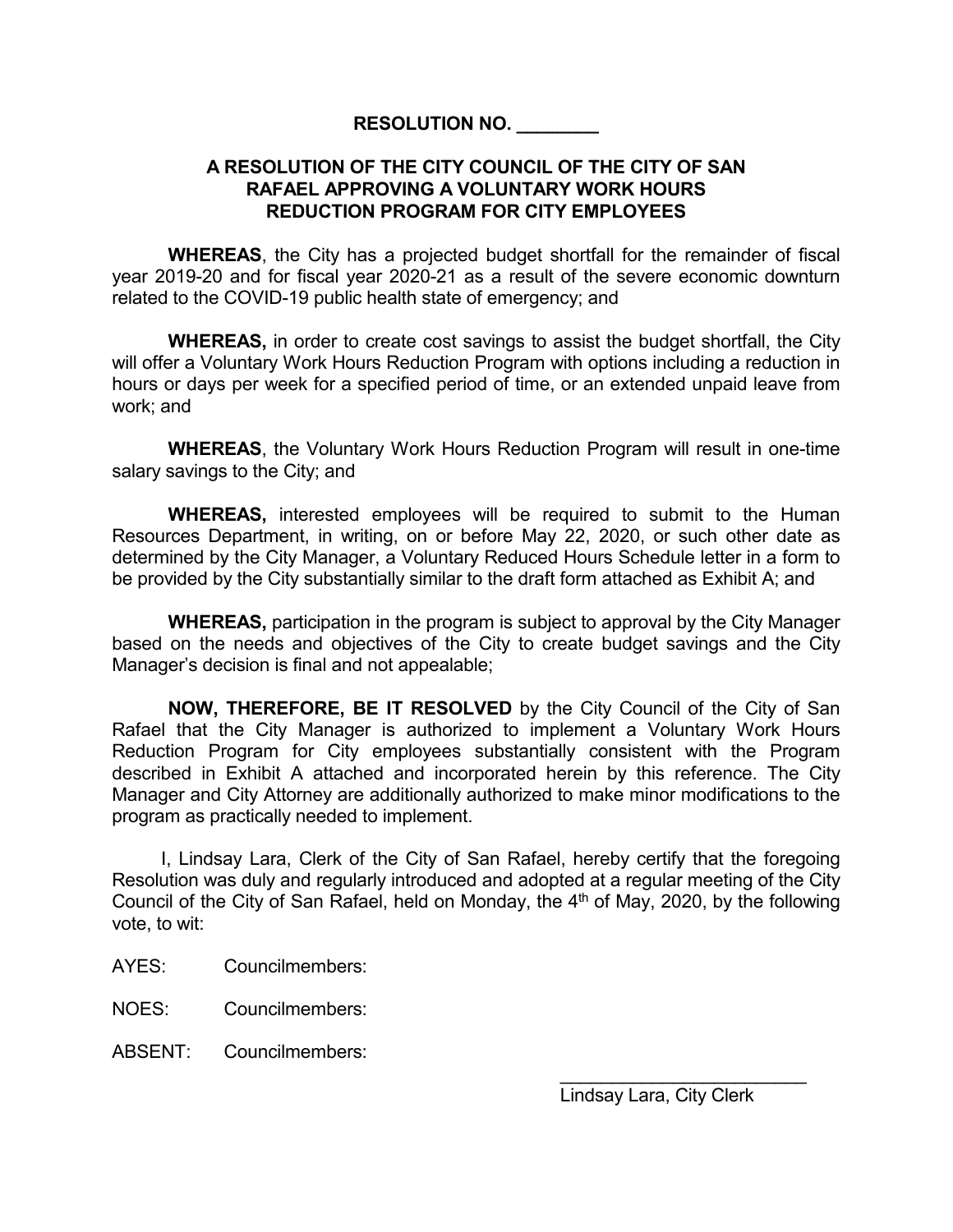



To: Retirement Eligible City Employees From: Jim Schutz, City Manager Re: Voluntary Retirement Separation Program for Retirement Eligible City Employees Date: May 5, 2020

**MANAGER'S** 

**OFFICE** 

The City of San Rafael announces a program that will provide selected retirement eligible employees with a cash contribution to retire from City service. This memorandum provides important information regarding eligibility for participation. It is important that all interested employees review the information provided below as soon as possible.

**By 4:30 p.m. on May 22, 2020**, interested employees, after having reviewed this information, and if eligible, must notify the City's Human Resources Department by completing the attached letter of retirement. Participation in the program is subject to approval by the City Manager based on the needs and objectives of the City to create position savings. The City Manager's decision is final and is not appealable. Once the City Manager has made this determination, participating employees will be notified and will be required to sign a Separation Agreement and Release of All Claims provided by the City.

**Eligibility:** Employees are eligible for this program if they have completed at least ten (10) full years of service in a regular position, are eligible for retirement as of the date of retirement but no later than August 31, 2020, and have satisfied all of the criteria to retire under the Marin County Employees' Retirement Association's retirement plan.

**Cash Contribution for Early Retirement:** Any eligible employee who has been approved by the City Manager to voluntarily retire from the City between May 25, 2020 and August 31, 2020 shall receive a cash contribution calculated by multiplying the employee's number of completed years of City of San Rafael service, as of the employee's retirement effective date, by one week's base pay, up to a maximum of \$30,000.

# **Implementation Timeline 2020:**

City Council consideration. If approved: May 5 Window Period opens for employees to receive and review of materials including preview copy of Separation Agreement and Release of All Claims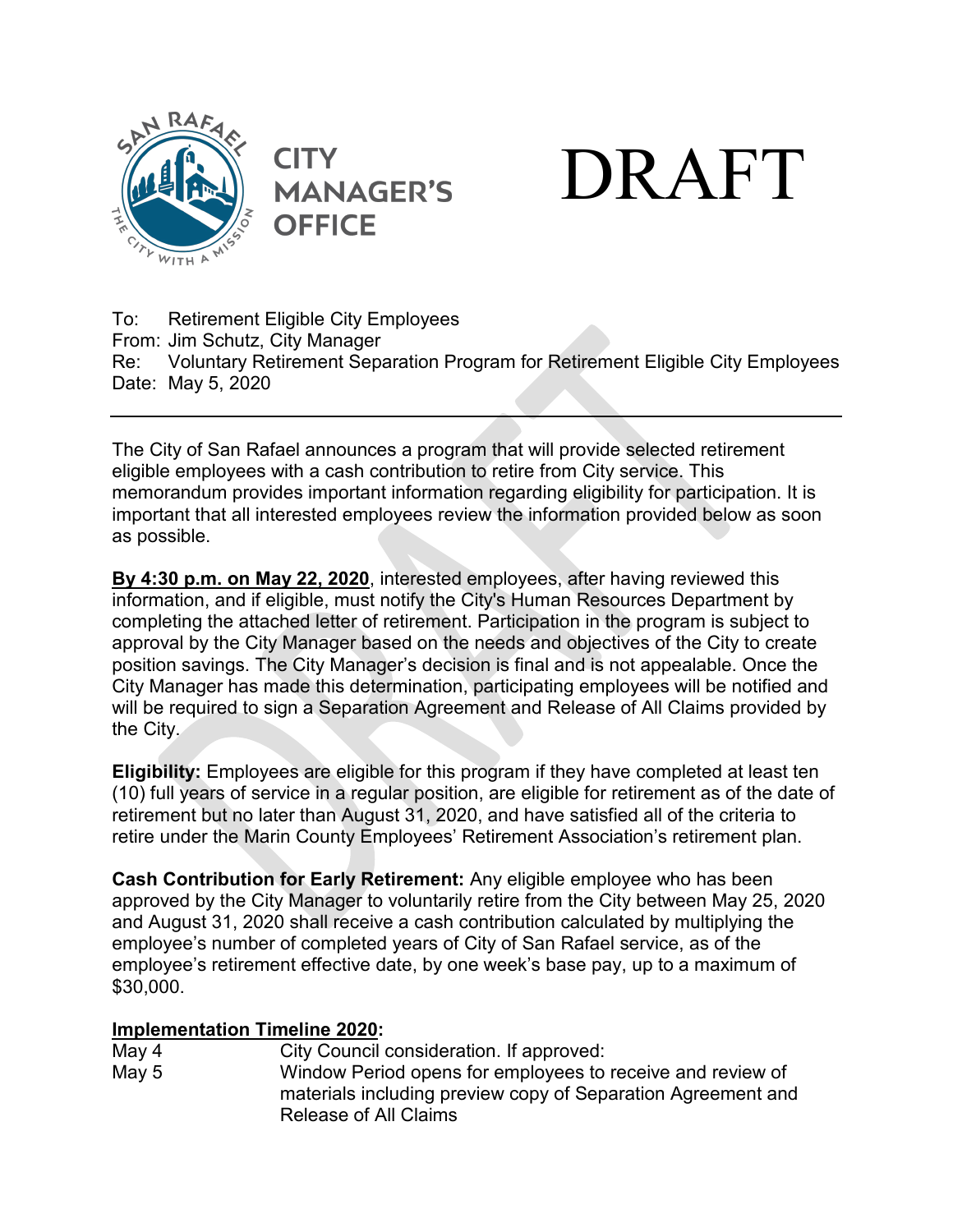| May 22                | Window Period closes by 4:30 p.m. for eligible employees to submit<br>Letter of Retirement                     |
|-----------------------|----------------------------------------------------------------------------------------------------------------|
| May 25-29<br>approval | City Manager reviews Letters of Retirement and determines                                                      |
| May 29-July 13        | Approved employees attend meeting with Human Resources and<br>review and sign and submit Agreement and Release |
| July 20               | Last day for approved employees to revoke election to participate in<br><b>Retirement Program</b>              |
| May $25 -$ August 31  | Retirements effective no later than August 31, 2020                                                            |

If you have questions, contact Shibani Nag, Human Resources via email at [Shibani.Nag@cityofsanrafael.org.](mailto:Shibani.Nag@cityofsanrafael.org)

Attachments:

- Letter of Intent to participate in Voluntary Retirement Separation Program
	- (PREVIEW COPY) Separation Agreement and Release of All Claims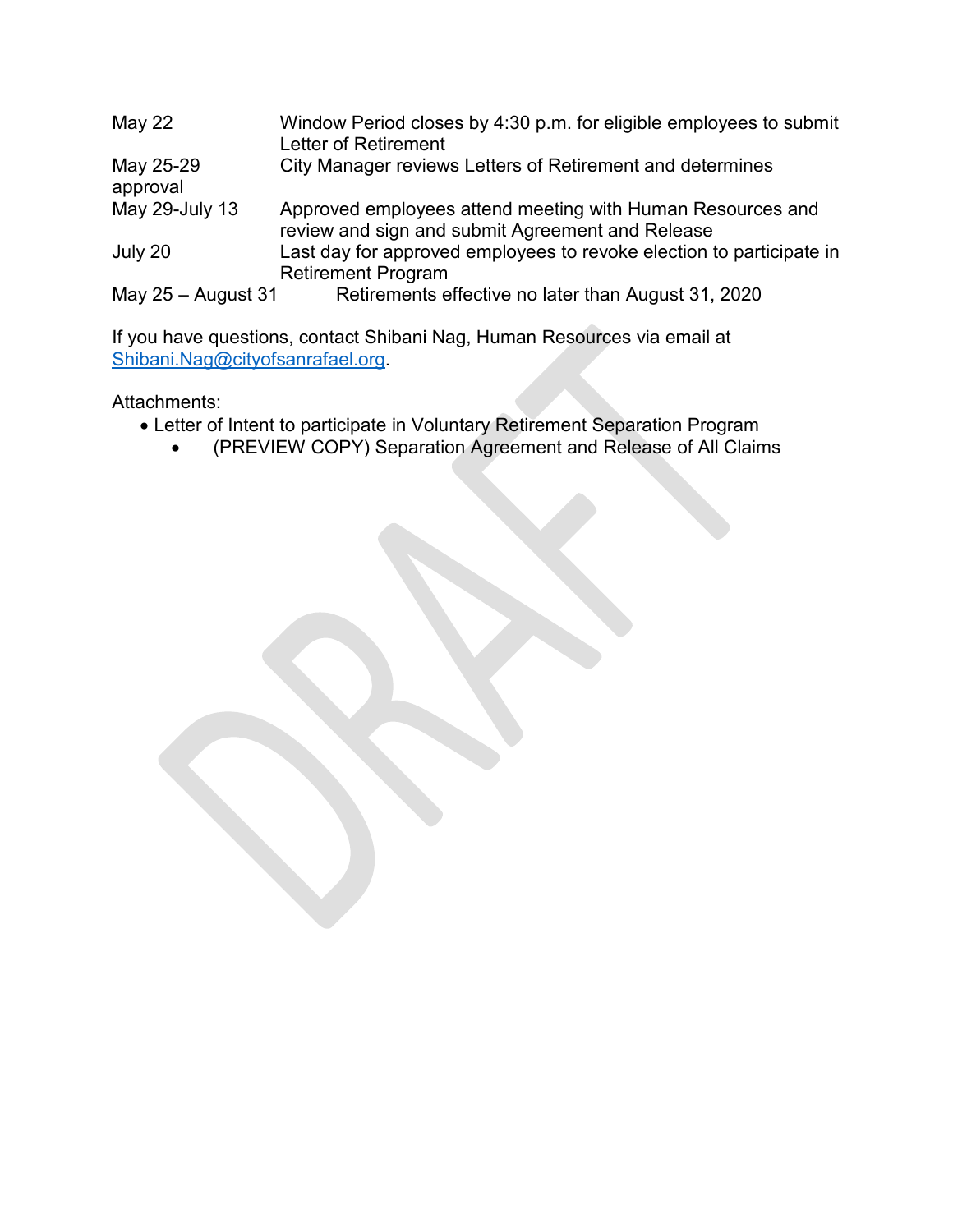## **CITY OF SAN RAFAEL LETTER OF RETIREMENT**

I, \_\_\_\_\_\_\_\_\_\_\_\_\_\_\_\_\_\_\_\_\_\_\_\_\_, intend to separate from the City of San Rafael effective on  $\overline{\phantom{a}}$ , 2020. (last day of employment)

I certify that I meet the retirement eligibility requirements and will meet the participation requirements established by the City for participation in the Voluntary Retirement Separation Program (hereinafter "Retirement Program").

I understand that: (1) my participation is subject to the City Manager's approval based on the needs of the City, (2) the City Manager's decision is final and not appealable, (3) the City will notify me of its acceptance of my participation in the Retirement Program, and (4) if the City rejects my election to participate in the Retirement Program, this request will automatically be rescinded.

I understand that if the City accepts my Retirement, I must sign the City's Separation Agreement and Release of All Claims. (A preview document is attached for review purposes, only). I further understand that if I decline to sign the Separation Agreement and Release of All Claims this request will automatically be rescinded. The City Manager will only consider employees who submit this letter by the May 22, 2020 deadline.

| Signature           |              | <b>Date</b>                                                                                                                           |  |
|---------------------|--------------|---------------------------------------------------------------------------------------------------------------------------------------|--|
| <b>Print Name</b>   |              |                                                                                                                                       |  |
| Department          |              | Classification                                                                                                                        |  |
| <b>Address</b>      |              |                                                                                                                                       |  |
| City                | <b>State</b> | Zip Code                                                                                                                              |  |
| <b>Phone Number</b> |              |                                                                                                                                       |  |
|                     |              | THIS LETTER OF RETIREMENT MUST BE RECEIVED<br>BY SHIBANI NAG IN THE HUMAN RESOURCES OFFICE<br>NO LATER THAN 4:30 P.M. ON MAY 22, 2020 |  |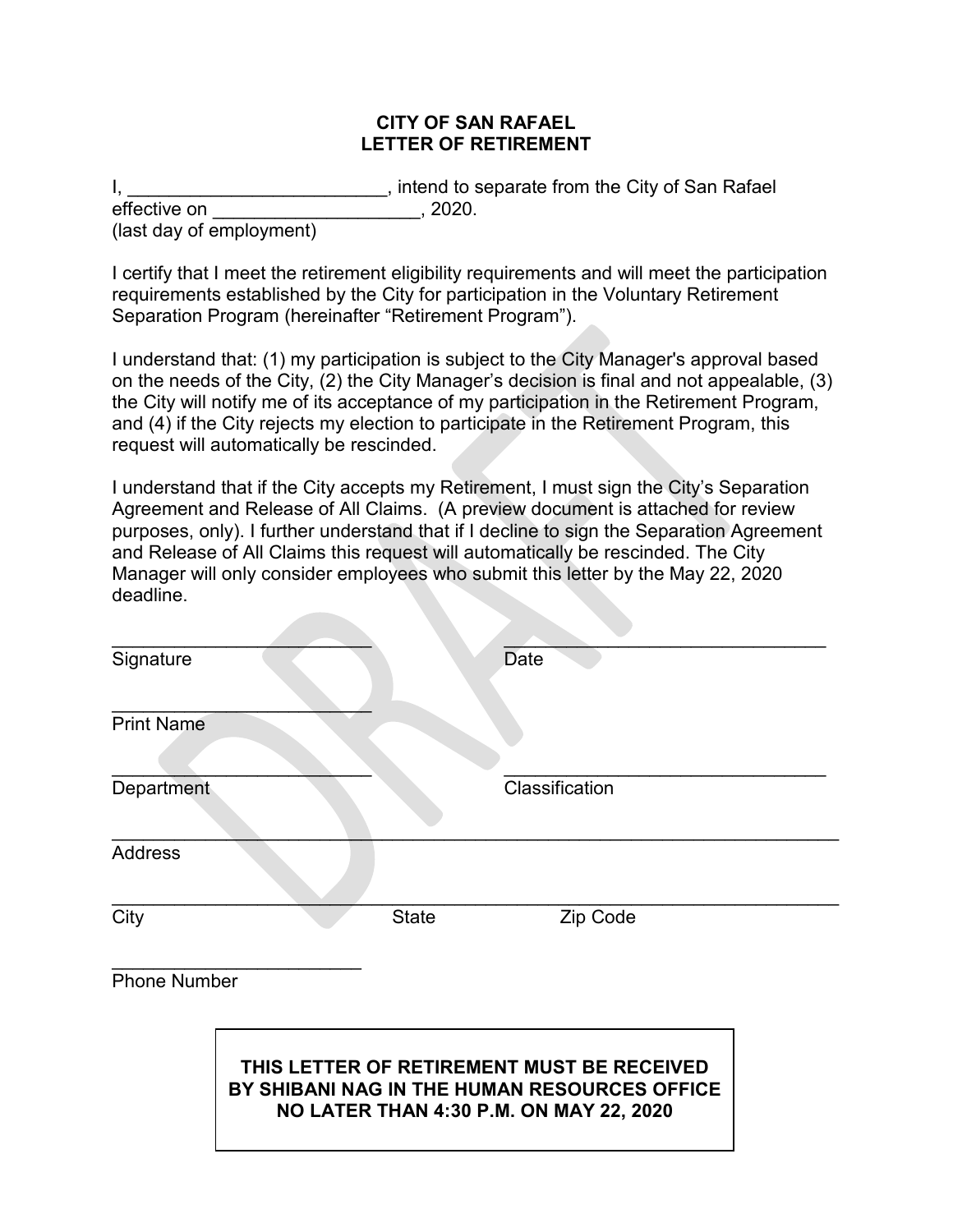



## **CITY OF SAN RAFAEL Voluntary Retirement Separation Program**

# **SEPARATION AGREEMENT AND RELEASE OF ALL CLAIMS**

This Separation Agreement and Release of All Claims (hereinafter referred to as the "Agreement") is made and entered into by and between the undersigned "Employee," his/her heirs, representatives, attorneys, successors and assigns, and anyone claiming through Employee and the City of San Rafael, a municipal corporation, and its City Council members, officers, agents, employees, administrators, representatives, executors, successors, assigns, and/or other individuals or entities related thereto (hereinafter referred to collectively as "the City").

# **RECITALS**

## **WHEREAS**,

- 1. The City has a projected budget shortfall for the remainder of fiscal year 2019- 2020 and for fiscal year 2020-2021 as a result of the economic downturn.
- 2. In order to address the budget shortfall, the City is offering all employees who have been employed by the City for at least ten (10) full years of service in a regular position the option of electing to participate in the Voluntary Retirement Separation Program (hereinafter "Retirement Program") described herein.
- 3. Employee is eligible for retirement as of May 22, 2020 and has satisfied all of the criteria to retire under the Marin County Employee Retirement Association's retirement plan.
- 4. Employee has timely notified the City, in writing, by submitting a Letter of Intent to Retire, attached hereto as Exhibit A, advising the City of his/her desire to participate in the City's Retirement Program and has been accepted for participation by the City Manager.
- 5. By opting to participate in the Retirement Program, Employee agrees to all the terms set forth in this Agreement.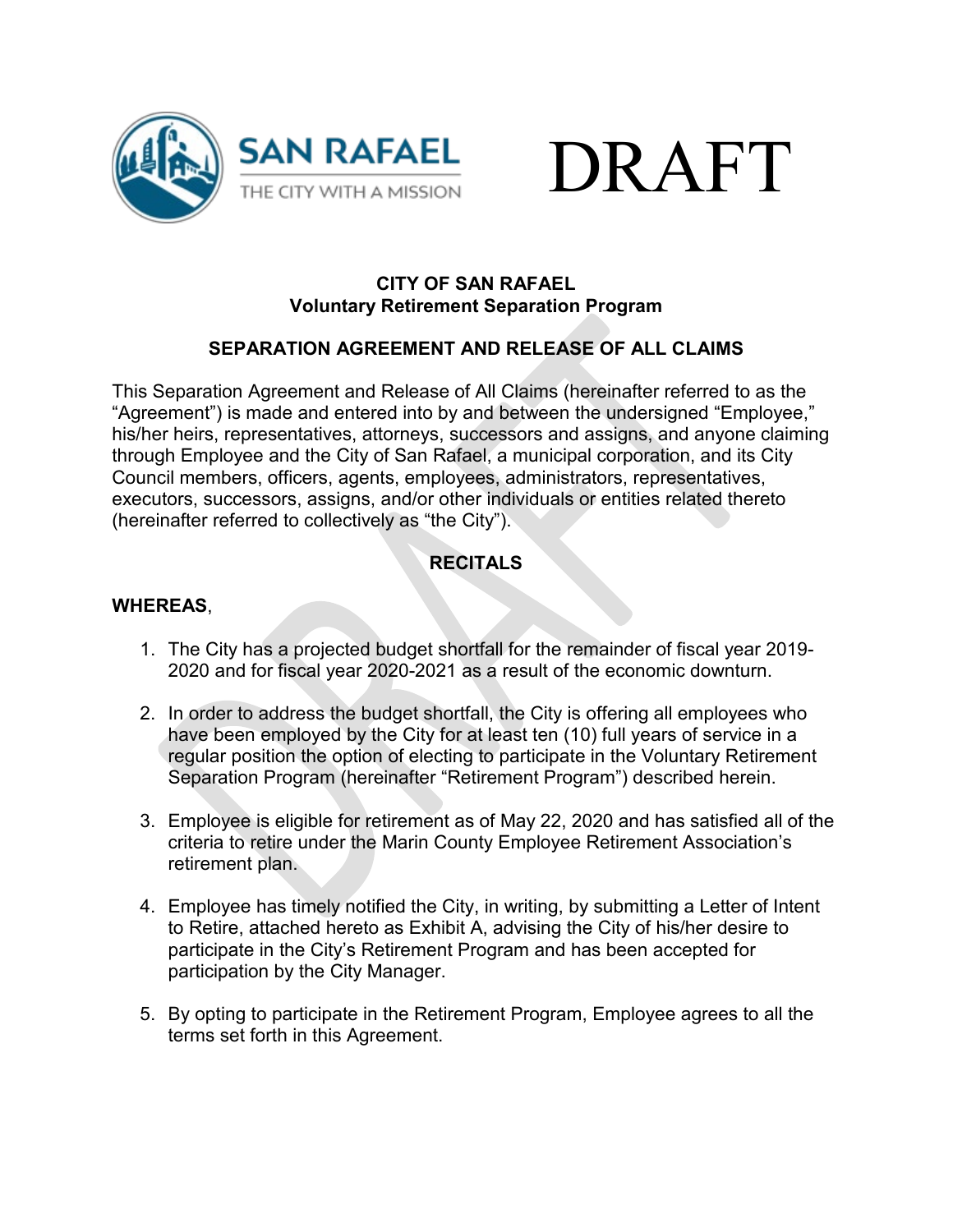**NOW, THEREFORE**, in consideration of the mutual covenants and promises set forth below and for other valuable consideration, receipt of which is hereby acknowledged, the parties agree as follows:

1. **Effective Date**. This Agreement shall become effective and irrevocable by either party upon the expiration of seven (7) calendar days after this document is signed by both parties, in accordance with the revocation period set forth in paragraph  $6(e)$ below ("Effective Date").

# 2. **Terms of Retirement Program.**

- a. In consideration for voluntarily retiring from the City between May 25, 2020 and August 31, 2020 (last day on payroll to be no later than August 31, 2020), Employee shall receive a cash contribution based on years of service with the City as of the Employee's retirement effective date. The retirement cash contribution amount shall be calculated by multiplying the employee's number of completed years of City of San Rafael service, as of the employee's retirement effective date, by one week's base pay, up to a maximum of \$30,000. Based on this calculation, the Employee shall receive \$ This one-time lump sum cash contribution is not considered compensable earnings for the purposes of calculating retirement.
- b. The City Manager is authorized to extend Employee's retirement date, after consulting with the Employee, under the Retirement Program to meet the needs and objectives of the City. No appeal of the City Manager's decision shall be permitted.
- c. Employee further acknowledges that, in exchange for the consideration provided herein, Employee is voluntarily retiring from City employment and, therefore, ineligible for unemployment compensation through the California Employment Development Department.
- d. Employee shall receive all benefits to which the Employee is normally entitled upon retirement from employment with the City.
- 3. **Employee Representations Regarding Claims.** Employee represents there are no actions at law or administrative proceedings currently pending which concern allegations based on Employee's hiring, retention, or compensation by the City, or the termination of Employee's employment, or based on any act or failure to act by the City affecting, involving, or relating to Employee and his/her employment with the City.
- 4. **No Admission of Liability.** This Agreement and compliance with this Agreement shall not be construed as an admission of any liability by either Employee or the City of any unlawful or wrongful acts by either party, individually or collectively. The parties disclaim liability as to or for any and all wrongful acts against each other.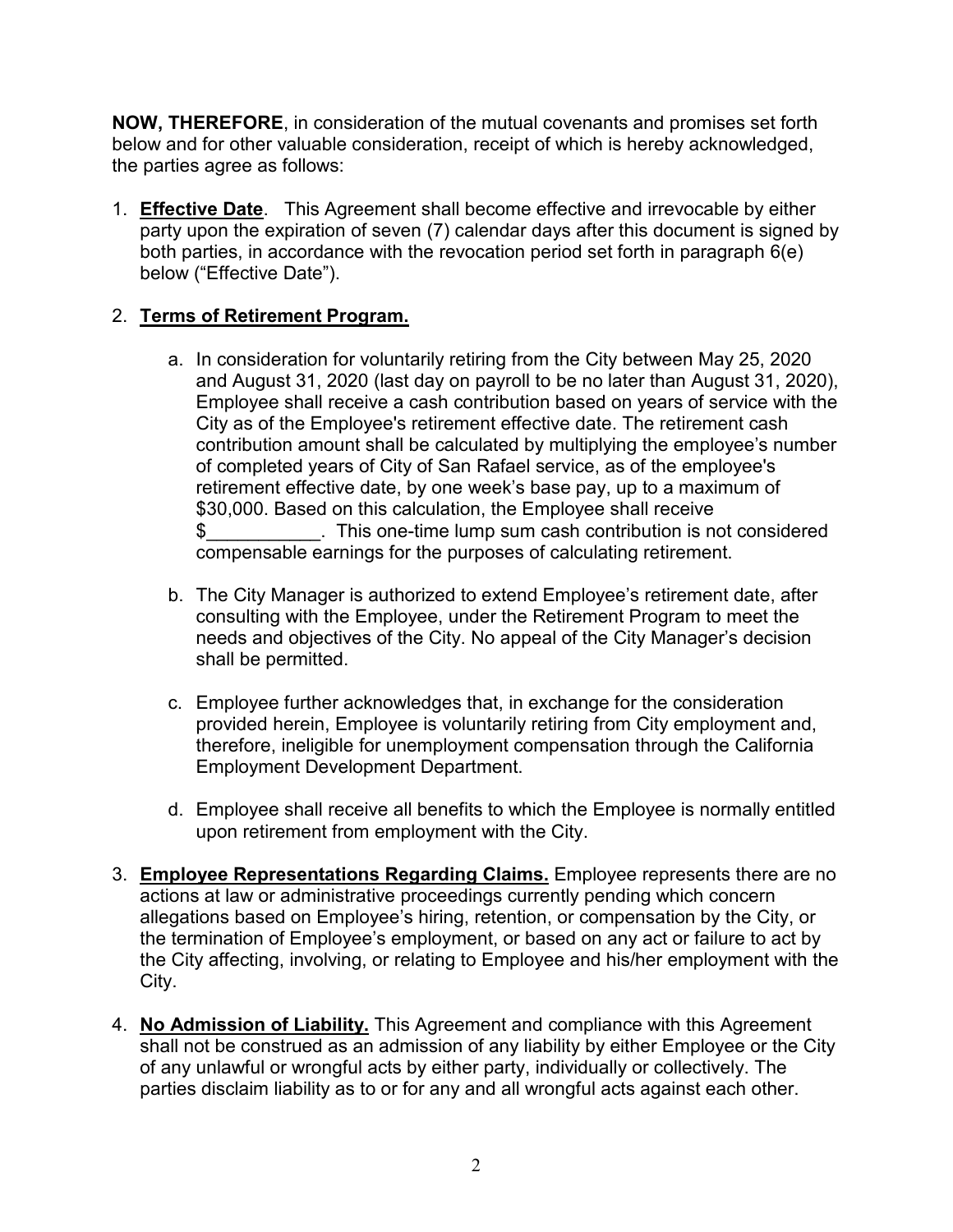- 5. **Waiver and Release.** In exchange for the valuable consideration and compromises set forth in this Agreement, Employee, on behalf of himself/herself and his/her representatives, family members, heirs, administrators, executives, successors, assigns and anyone claiming through Employee, hereby releases and forever discharges the City, its City Council members, officers, directors, agents, and employees (whether former or current), volunteers, successors, assigns, insurers, attorneys, consultants, affiliates, and/or related organizations or entities (all hereafter referred to singularly and collectively as "the parties hereby released"), from any and all actions, claims, judgments, obligations, damages, and liabilities of any kind and character which Employee may now have or has ever had arising in any way from or during Employee's employment with the City, including but not limited to:
	- a. Any and all claims for wages, salary, paid leave, and/or benefits;
	- b. Any grievance or other administrative remedy deriving from City policy;
	- c. Any and all claims for wrongful or constructive discharge and/or reinstatement;
	- d. Any and all claims relating to any contracts, express or implied, or breach of the covenant of good faith and fair dealing;
	- e. Any and all tort claims of any nature, including but not limited to, fraud, deceit, misrepresentation, negligent misrepresentation, defamation, invasion of privacy, negligent or intentional infliction of emotional distress;
	- f. Any and all claims of discrimination, harassment, retaliation or failure to accommodate under federal, state or municipal statute or ordinance, including but not limited to, race, national origin, age, gender, mental or physical disability, medical condition, sexual orientation, marital status, religion, or otherwise, and including any claims under the United States Constitution, California Constitution, California Fair Employment and Housing Act, Title VII of the Civil Rights Act of 1964, as amended, 42 U.S.C. section 1981, 42 U.S.C. section 1983, the Americans with Disabilities Act, the Age Discrimination in Employment Act, the Older Workers' Benefit Protection Act, the Equal Pay Act, the Family Medical Leave Act, the California Family Rights Act, the Fair Labor Standards Act, the California Labor Code, and any other laws and regulations relating to employment; and
	- g. Any and all claims for attorney's fees or costs.

Employee hereby further agrees that this Agreement shall operate as a complete bar against any and all litigation, charges, grievances now pending or contemplated by Employee or which might at any time be filed including, but without limiting the foregoing, any and all matters arising out of or in any manner whatsoever connected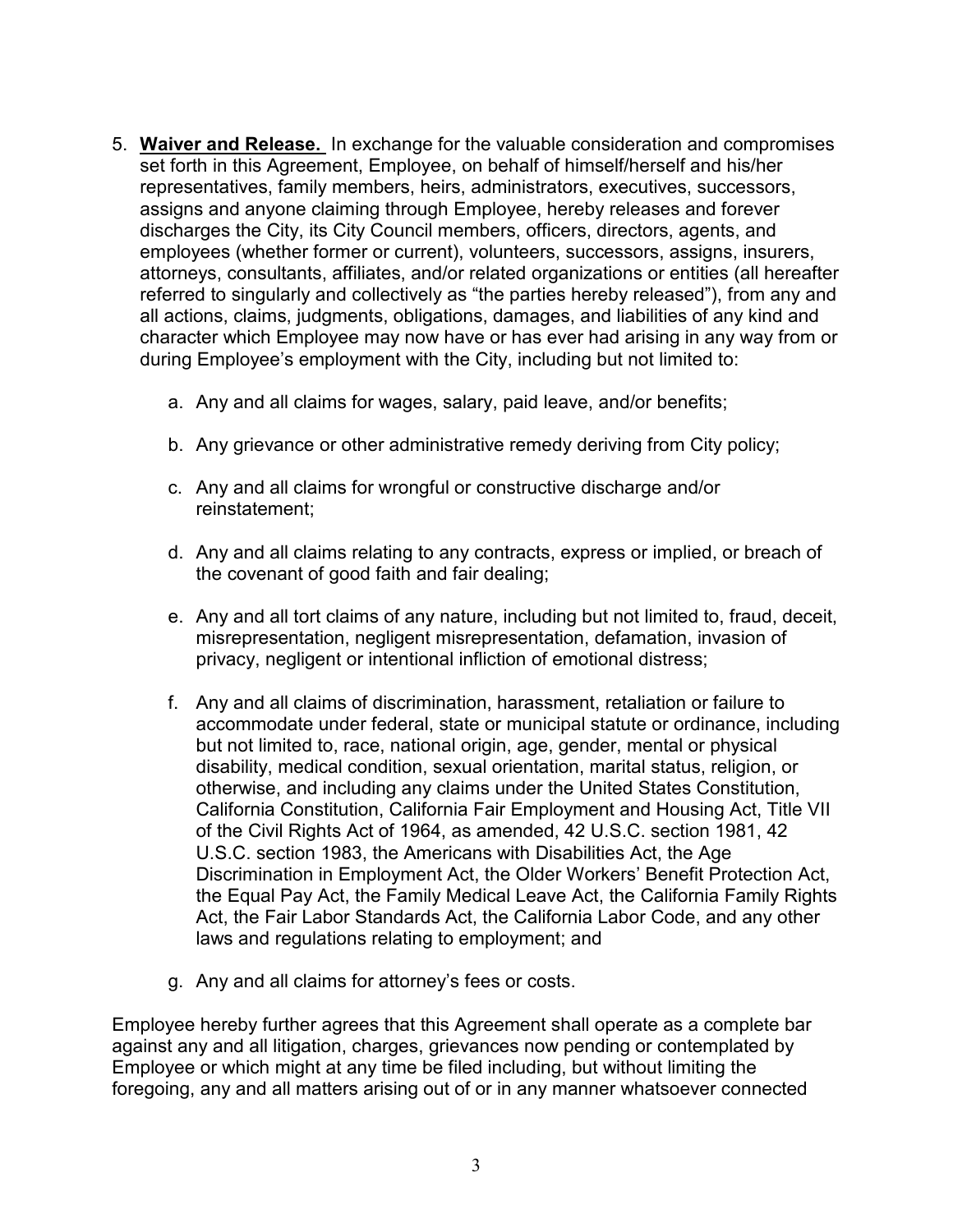with Employee's employment with and separation of employment from the City up to the date of Employee's separation from the City.

Employee's Initials: \_\_\_\_\_\_\_\_\_\_

- 6. **Older Workers Benefit Protection Act.** For an Employee 40 years or older and in accordance with the Older Workers Benefit Protection Act, covered Employee acknowledges having been advised by this writing of the following:
	- a. Employee acknowledges having been advised to consult an attorney of his/her choosing before executing this Agreement.
	- b. Employee acknowledges that the compensation provided in this Agreement constitutes independent consideration for the waiver herein and is in addition to any other payment to which Employee is entitled.
	- c. Employee acknowledges that this Agreement is written in a manner designed to be understood by Employee and that Employee has read the Agreement carefully and understands its terms.
	- d. Employee acknowledges that he/she has up to forty-five (45) calendar days from the date of receipt of this Agreement to consider whether to accept it, although Employee may accept it at any time within those 45 calendar days. If Employee accepts and signs the Agreement before the end of the 45-day period, Employee acknowledges doing so voluntarily and waives any further period for consideration.
	- e. Employee has the right to revoke this Agreement within seven (7) calendar days after signing this Agreement. This Agreement shall not become effective or enforceable until the seven (7) day revocation period has expired. In the event that Employee revokes pursuant to this section, the entire Agreement shall be void and ineffective.

Employee's Initials (40 years or older): \_\_\_\_\_\_\_\_\_\_

7. **Specific Waiver of Section 1542 of the California Civil Code.** Employee acknowledges that he/she has read, and hereby waives the application of Section 1542 of the Civil Code, which provides:

> "A GENERAL RELEASE DOES NOT EXTEND TO CLAIMS WHICH THE CREDITOR DOES NOT KNOW OR SUSPECT TO EXIST IN HIS FAVOR AT THE TIME OF EXECUTING THE RELEASE, WHICH IF KNOWN BY HIM, MUST HAVE MATERIALLY AFFECTED HIS SETTLEMENT WITH DEBTOR."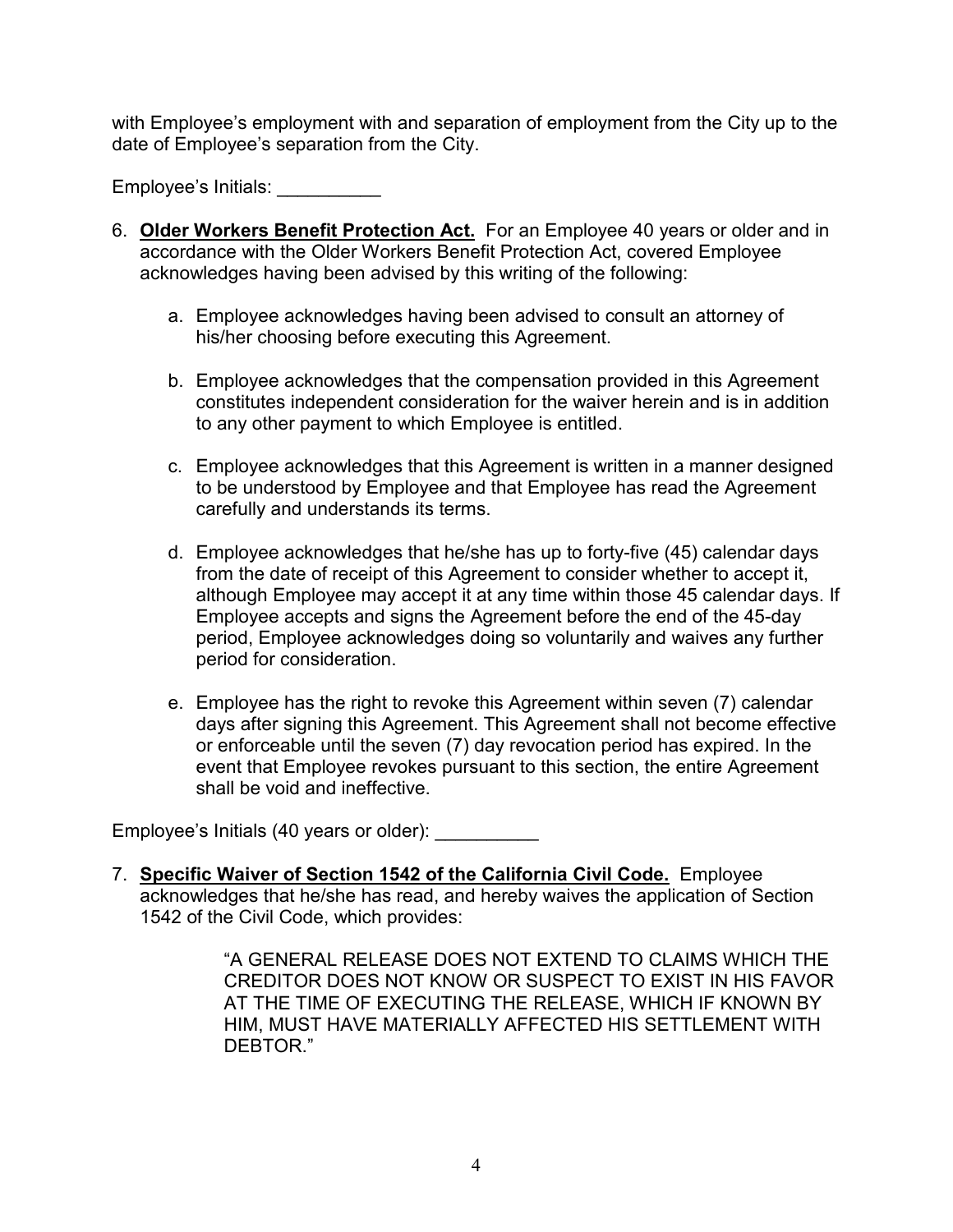Employee understands and acknowledges that the significance and consequence of this waiver of Section 1542 of the Civil Code is that, even if he/she should eventually suffer or discover damages arising out of Employee's employment with the City, Employee will not be permitted to make any claim for those damages. Furthermore, Employee acknowledges that he/she intends these consequences even as to claims that may exist as of the date of this release but which Employee does not know exist, and which, if known, would materially affect Employee's decision to execute this release, regardless of whether Employee's lack of knowledge is the result of ignorance, oversight, error, negligence, or any other cause.

Employee's Initials: \_\_\_\_\_\_\_\_\_

8. **Protected Rights.** Employee and City agree that nothing in this Agreement is intended to or shall be construed to affect, limit or otherwise interfere with any nonwaivable right of Employee under any Federal, state or local law, including but not limited to, the right to enforce this Agreement and recover for any breach of it, rights under California Labor Code Sections 2802 and 2804, the right to file a charge or participate in an investigation or proceeding conducted by the Equal Employment Opportunity Commission ("EEOC") or to exercise any other right that cannot be waived under applicable law. Employee is releasing, however, his/her right to any monetary recovery or other relief should the EEOC or any other agencies pursue claims on his/her behalf. Further, should the EEOC or any other agency obtain monetary recovery or other relief on Employee's behalf, Employee assigns to City all rights to such monetary recovery or other relief.

## Employee's Initials: \_\_\_\_\_\_\_

- 9. **Return of Property.** Unless otherwise authorized by the City, on the last day of employment with the City, Employee shall return all City property in Employee's possession or control, including without limitation any laptop computers, keys, credit cards, cellular telephones, files and documents (and all copies thereof.)
- 10. **Construction of the Agreement.** Each party agrees that in any construction to be made of this Agreement, the same shall not be construed against any party on the basis that the party was the drafter.
- 11.**No Precedent.** The parties specifically acknowledge and agree that this Agreement is a compromise which shall not operate, nor be considered, as evidence of a practice or past practice of the City or a precedent in the future.
- 12.**Acknowledgement of Voluntary Execution.** Employee has carefully read this Agreement and understands the contents. Employee has been afforded the opportunity to consult with his/her own attorney regarding this Agreement. Employee freely, knowingly, and voluntarily enters into this Agreement without any duress or undue influence on the part of any person released by this Agreement, or by any third party. Employee warrants and represents that he/she has the mental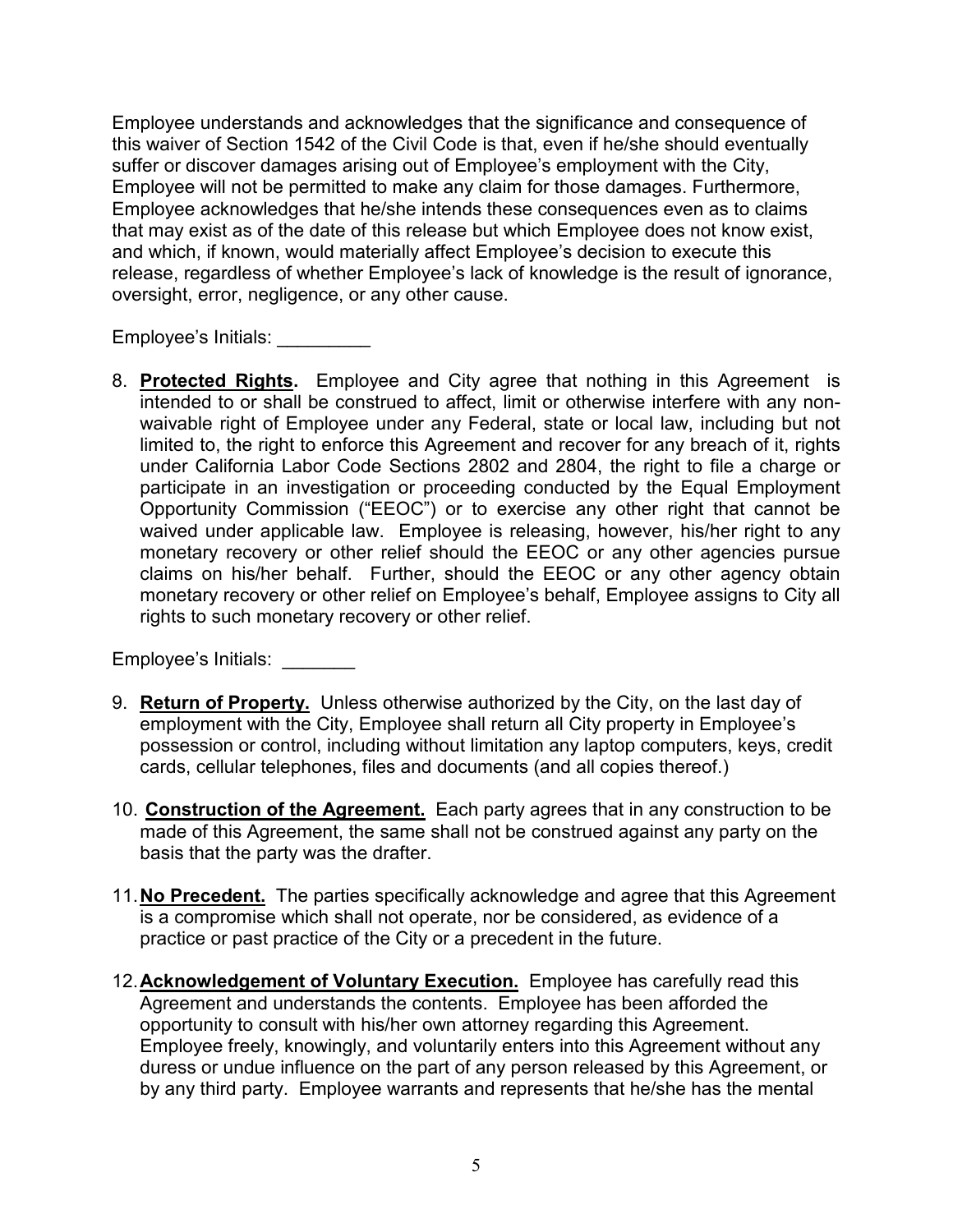and emotional capacity to understand the provisions of this Agreement and its effects upon his/her legal rights.

Employee's Initials: \_\_\_\_\_\_\_\_\_\_\_

- 13.**Partial Invalidity.** In the event that any of the covenants, duties or restrictions of this Agreement are found to be illegal, invalid or unenforceable, such provision, if possible, shall be construed so as to render the provision legal, valid and enforceable. In the event such provision cannot be amended or construed to be legal, valid and enforceable, such provision shall be deemed deleted and the remainder of this Agreement shall remain in full force and effect.
- 14.**Entire Agreement**. This Agreement sets forth the entire agreement between the parties and supersedes any and all prior agreements or understandings, written or oral, between the parties pertaining to the subject matter hereof. No other promises or agreements shall be binding upon the parties with respect to the subject matter of this Agreement unless contained herein or separately agreed to in writing by the parties. This Agreement may not be modified except by a writing signed by Employee and the City Manager.
- 15.**Applicable Law.** This Agreement shall be governed by the laws of the State of California, and shall in all respects, be interpreted and enforced under the laws of the State of California. Litigation arising out of or connected with this Agreement shall be instituted and maintained in the courts of Marin County in the State of California, and the parties consent to jurisdiction over their person and over the subject matter of any such litigation in such court, and consent to service of process issued by such court.
- 16.**No Assignment.** Employee warrants that he/she has not assigned, transferred, nor purported to assign or transfer, any claim(s) Employee may have against the City, and he/she will not assign or transfer, nor purport to assign or transfer, any claim(s) he/she may have against the City. The City warrants that it has not assigned, transferred nor purported to assign or transfer any claim(s) it may have against Employee and that it will not assign nor purport to assign or transfer hereafter any claim(s) it may have against Employee.
- 17.**Waiver.** Waiver by either party of any default, breach or condition precedent shall not be construed as a waiver of any other default, breach or condition precedent or any other right hereunder.
- 18.**Section Headings.** The section headings contained in this Agreement are for reference purposes only and shall not affect in any way the meaning or interpretation of this Agreement.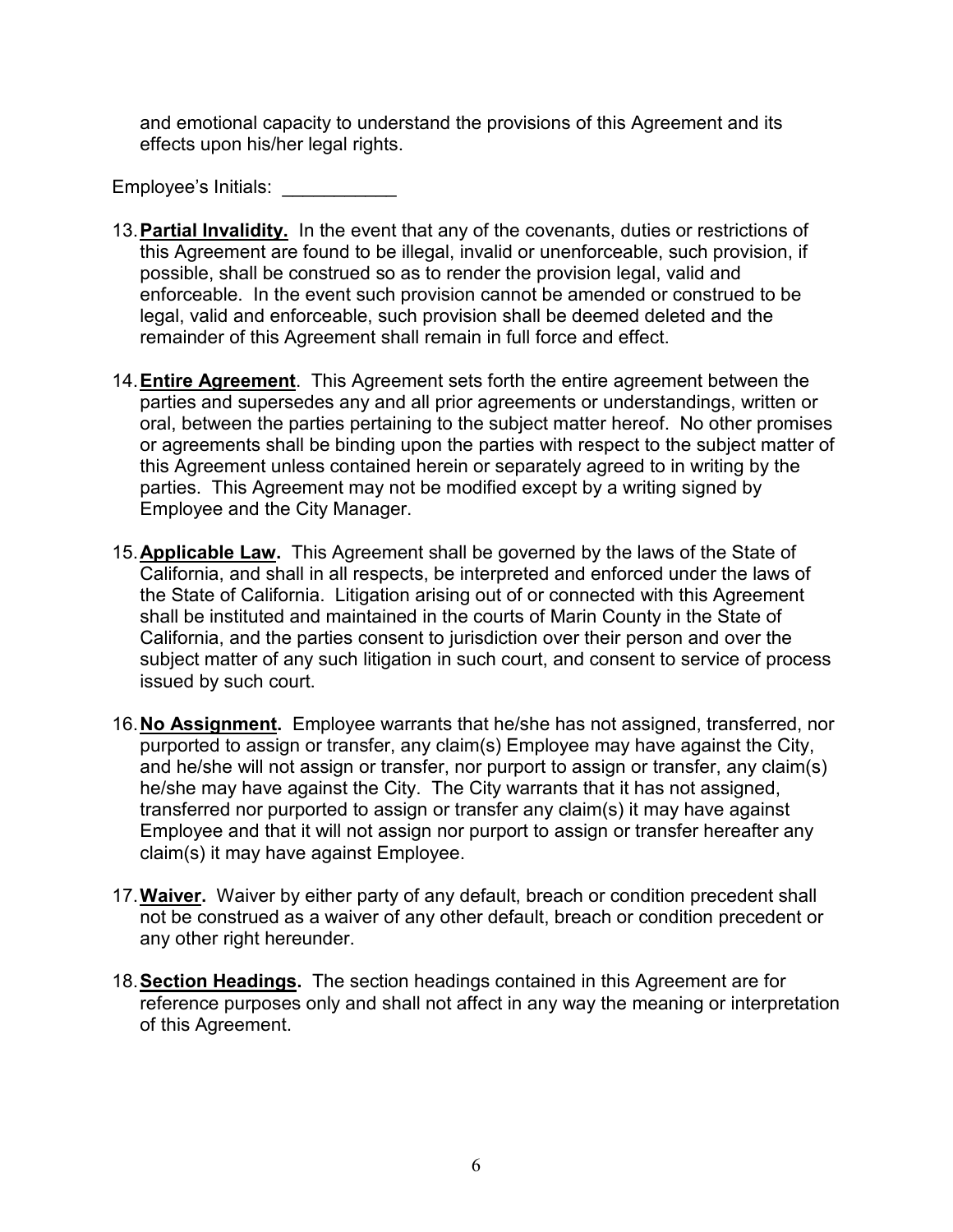- 19.**Counterparts.** This Agreement may be executed in one or more counterparts, each of which shall, for all purposes, be deemed an original and all such counterparts, taken together, shall constitute one and the same instrument.
- 20.**Attorney's Fees and Costs.** Each party shall bear all attorney's fees and costs arising from and/or in any way related to the actions of its own counsel with regard to the negotiation and creation of this Agreement.

**IN WITNESS WHEREOF**, the parties have executed this Agreement on the day and year written below in the City of San Rafael, California.

| By:<br>Employee                         | By:<br>Jim Schutz<br><b>City Manager</b> |
|-----------------------------------------|------------------------------------------|
| Date:                                   | Date:                                    |
| APPROVED AS TO FORM:                    | ATTEST:                                  |
| By:<br>Robert F. Epstein, City Attorney | By:<br>Lindsay Lara, City Clerk          |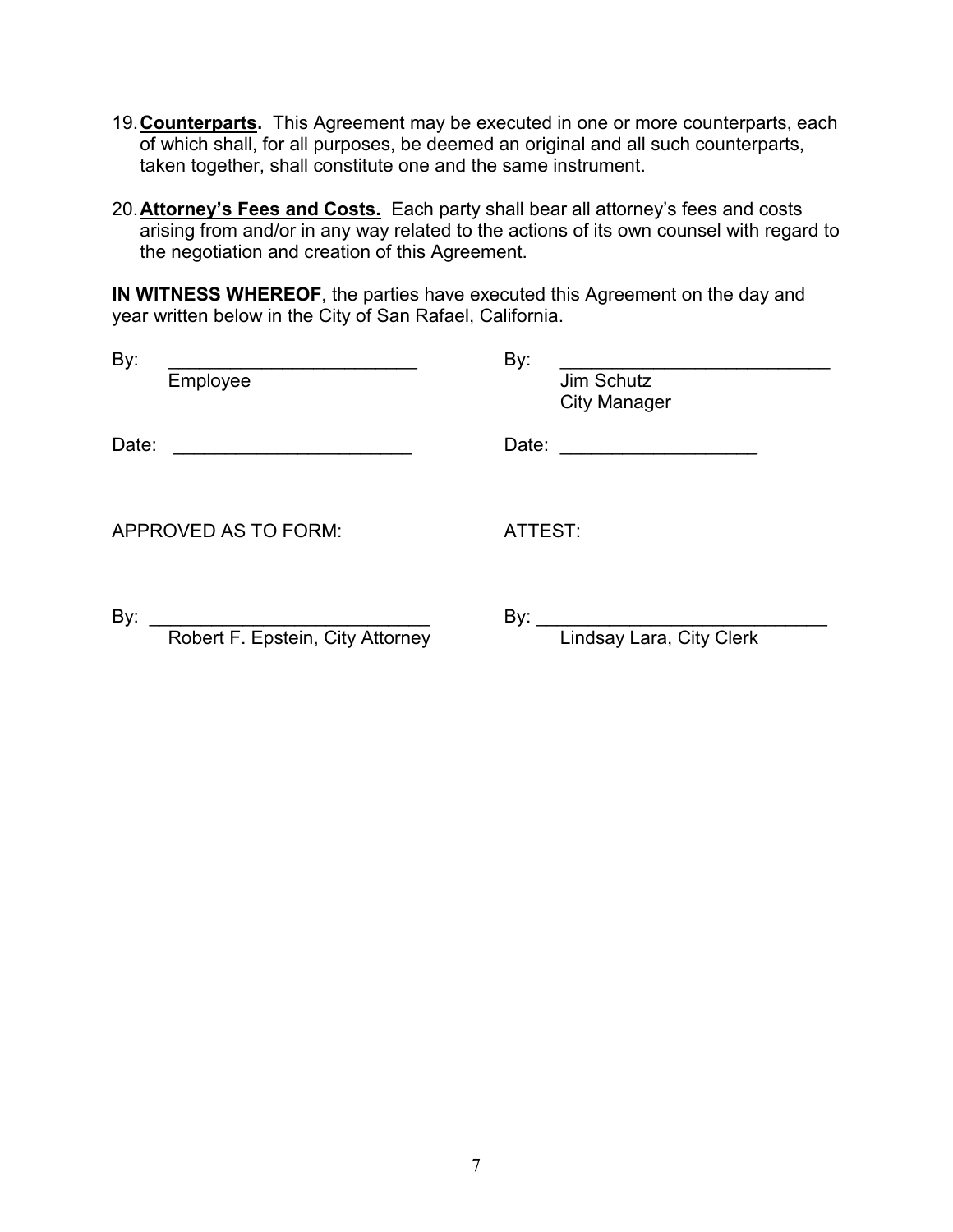



# **Voluntary Reduced Work Hours Request Form**

| Date: |                                                                                                                                                                                                                                                                                      |
|-------|--------------------------------------------------------------------------------------------------------------------------------------------------------------------------------------------------------------------------------------------------------------------------------------|
| To:   | (Department Director)<br>(Department Name)                                                                                                                                                                                                                                           |
| From: |                                                                                                                                                                                                                                                                                      |
|       | (Job Title)<br>(Employee)                                                                                                                                                                                                                                                            |
|       | In requesting a voluntary reduced work hour schedule, I acknowledge the following:                                                                                                                                                                                                   |
|       | 1) I am requesting that I be allowed to work hours per workweek/pay period.                                                                                                                                                                                                          |
|       | 2) I agree to this schedule for an initial three month period starting with the payroll period                                                                                                                                                                                       |
|       |                                                                                                                                                                                                                                                                                      |
|       | savings but no more than a 25% savings during the time I am working the reduced                                                                                                                                                                                                      |
|       | schedule.                                                                                                                                                                                                                                                                            |
|       | 3) I am requesting that I be allowed to take off _______ months of work without pay (not to<br>exceed three months).                                                                                                                                                                 |
|       | 4) My health and welfare insurance plan contribution amounts, if any (medical, dental and                                                                                                                                                                                            |
|       | vision) will not be affected by this reduced work schedule.                                                                                                                                                                                                                          |
|       | 5) My vacation, sick leave and holiday accruals will not be affected by this reduced work<br>schedule.                                                                                                                                                                               |
|       | 6) If I am on a flex schedule, this reduction of work may impact the days I am currently off<br>due to my flex schedule.                                                                                                                                                             |
|       | 7) My years of service with the City of San Rafael for purposes of vacation accrual rates,<br>seniority, and retiree health benefits will not be affected by this reduced work schedule.                                                                                             |
|       | 8) If my holidays are compensated at the rate of 7.5 hours per holiday and the holiday falls<br>on a work day that I am regularly scheduled to work for more than 7.5 hours, I will use<br>vacation or floating holiday hours as available if I want to receive my full pay for that |
|       | holiday. If a holiday falls on a work day that I am regularly scheduled to work for less                                                                                                                                                                                             |
|       | than 7.5 hours, I will receive holiday pay for the hours I was regularly scheduled to work                                                                                                                                                                                           |
|       | and will take the additional hour(s) off on another day, as mutually determined by my                                                                                                                                                                                                |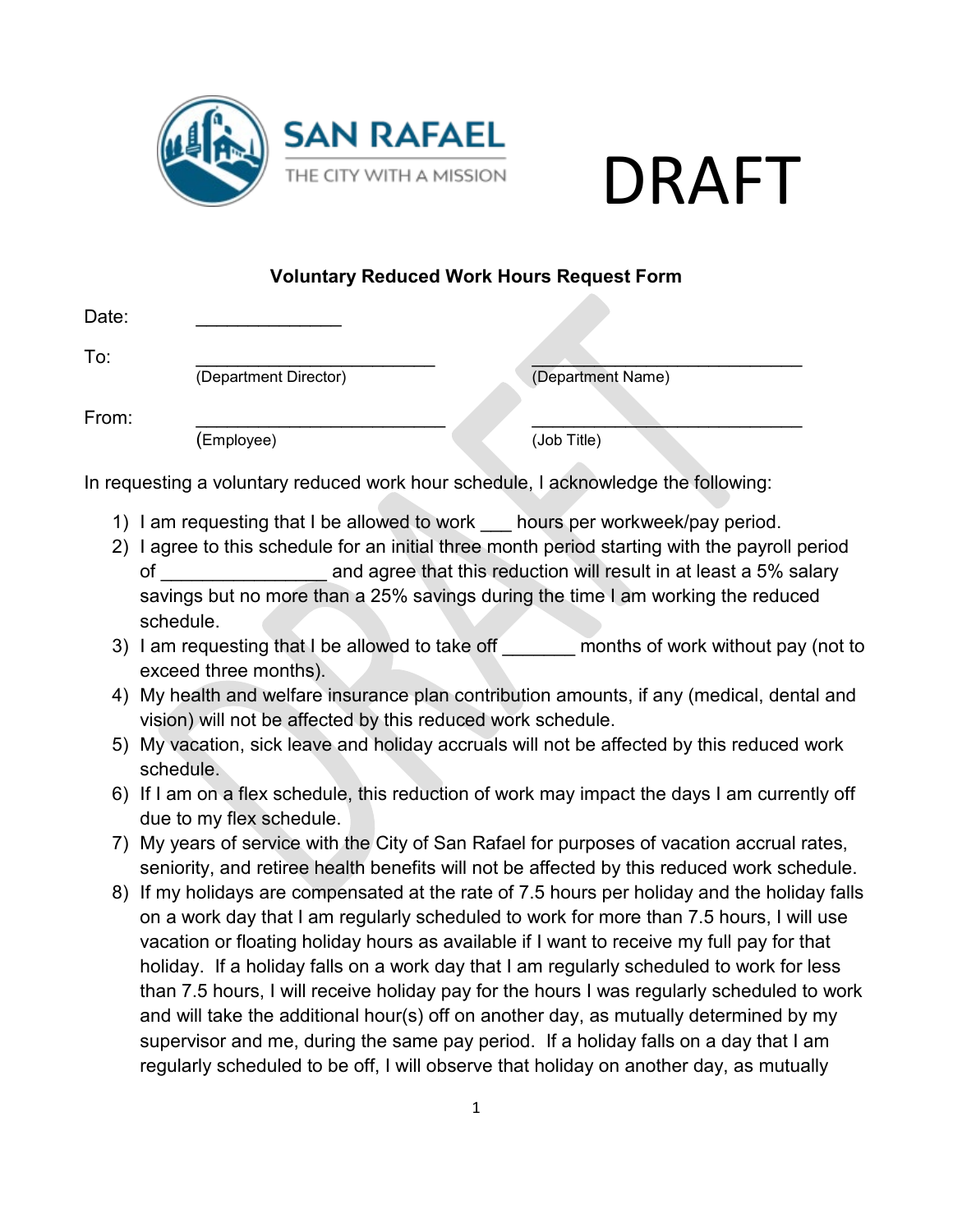determined by my supervisor and me, during the same pay period (if I work an 8 hour per day schedule then my holidays are compensated at 8 hours a day).

- 9) Overtime will be administered in the same manner as it is if working regular schedule. Overtime is not issued unless I work more than a full week (37.5 hours for most employees).
- 10)My final average compensation for retirement purposes will administered in accordance with MCERA regulations.
- 11) My MCERA years of service credit will also be administered in accordance with MCERA regulations.
- 12) A modification and/or termination of this reduced work schedule may not be grieved. In all matters related to this reduced work schedule, the City Manager or his/her designee shall have the final decision.
- 13)If a major life event occurs, as defined in the Family Medical Leave Act Policy, during my voluntary reduced hour period, I may go back to my regular schedule.
- 14)If the City imposes a mandatory furlough, the hours I have voluntarily agreed to reduce, will count toward the mandatory program.

My requested work schedule is as follows (start times, end times and length of meal periods are included):

| Week 1    | <b>Start Time</b> | <b>End Time</b> | <b>Lunch Break</b> | # of hours worked |
|-----------|-------------------|-----------------|--------------------|-------------------|
|           |                   |                 |                    | Per Week          |
| Monday    |                   |                 |                    |                   |
| Tuesday   |                   |                 |                    |                   |
| Wednesday |                   |                 |                    |                   |
| Thursday  |                   |                 |                    |                   |
| Friday    |                   |                 |                    |                   |

| <b>Week 2</b> | <b>Start Time</b> | <b>End Time</b> | <b>Lunch Break</b> | # of hours worked |
|---------------|-------------------|-----------------|--------------------|-------------------|
|               |                   |                 |                    | Per Week          |
| Monday        |                   |                 |                    |                   |
| ∥ Tuesday     |                   |                 |                    |                   |